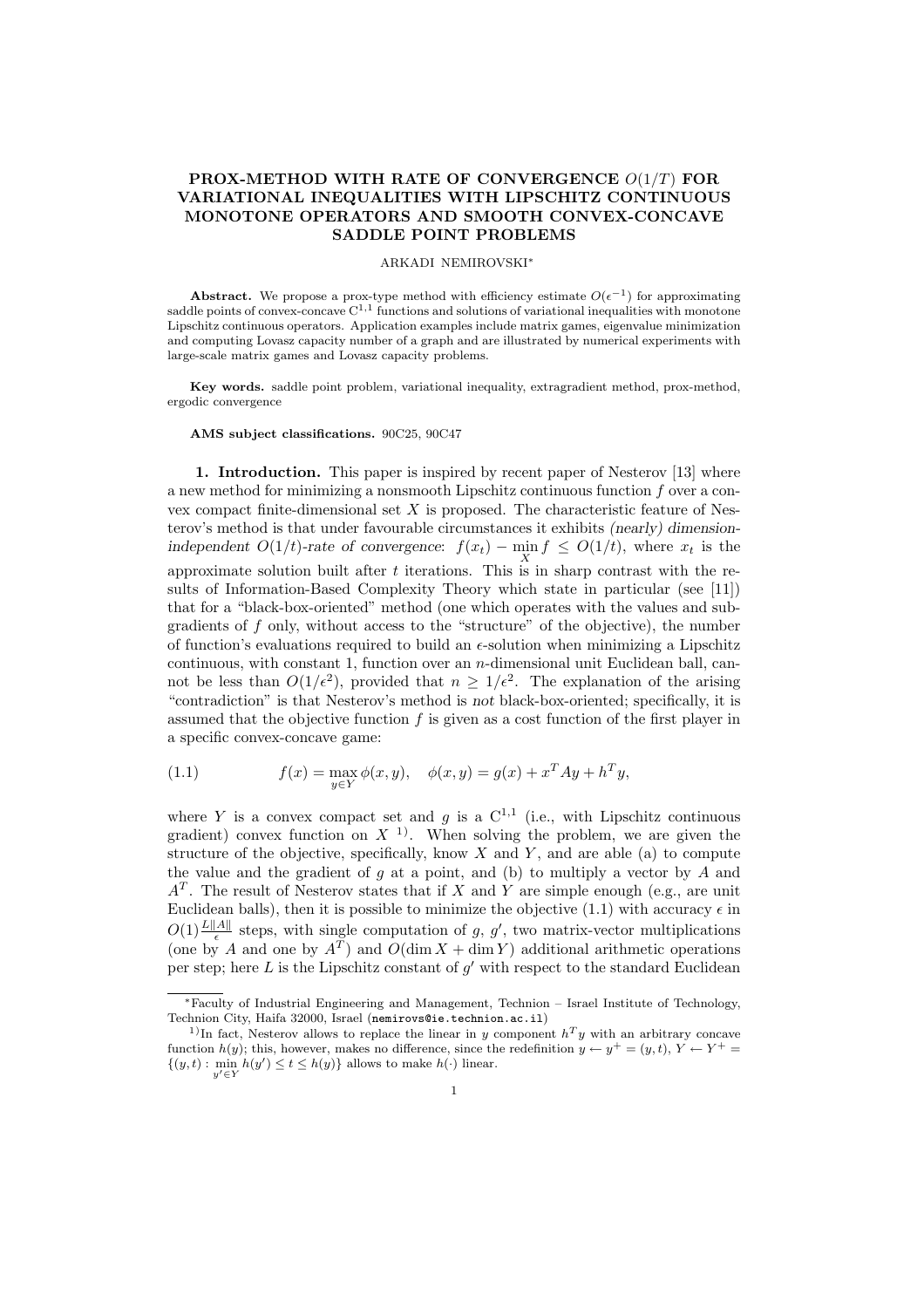norm, and  $||A||$  is the standard matrix norm of A. Nesterov's method is based on smoothing – approximating  $f$  by a function with Lipschitz continuous gradient (the possibility of "computationally cheap" smoothing is given by representation (1.1)) and minimizing the approximation by a method with the rate of convergence  $O(1/t^2)$ .

In this paper, we propose another method for convex optimization with nearly dimension-independent, under favourable circumstances,  $O(1/t)$ -rate of convergence. Our "favourable circumstances" are essentially the same as in [13], specifically, we assume that the objective function is given as the cost function of the first player in a game:

(1.2) 
$$
f(x) = \max_{y \in Y} \phi(x, y)
$$

with  $C^{1,1}$  convex-concave function  $\phi$ ; besides, both X and Y, same as in Nesterov's construction, should be "simple enough" convex compact sets. In spite of similarity in the setup and in the resulting complexity bound, our method is completely different from the one of Nesterov: instead of using smoothing and advanced techniques for minimizing  $C^{1,1}$  functions, we directly apply to the underlying saddle point problem a simple prox-type method. Specifically, we reduce the problem of minimizing objective (1.2), i.e., the problem of approximating a saddle point of  $\phi$  on  $X \times Y$ , to solving the associated variational inequality (v.i.):

(1.3)

\n
$$
\text{find } z_* = (x_*, y_*) \in X \times Y : \langle \Phi(z_*), z - z_* \rangle \ge 0 \,\forall z \in X \times Y,
$$
\n
$$
\Phi(x, y) = \begin{bmatrix} \frac{\partial}{\partial x} \phi(x, y) \\ -\frac{\partial}{\partial y} \phi(x, y) \end{bmatrix}
$$

Note that since  $\phi$  is convex-concave and  $C^{1,1}$ , the operator  $\Phi$  is monotone and Lipschitz continuous:

$$
\|\Phi(z) - \Phi(z')\|_{*} \le L_{\|\cdot\|}[\Phi] \|z - z'\| \quad \forall z, z' \in Z \equiv X \times Y,
$$

where  $\|\cdot\|$  is a norm and  $\|\cdot\|_*$  is the conjugate norm. We solve (1.3) by a prox-method:  $(1.4)$  = solution to v.i. on Z with the operator  $\Phi_t(z) = \gamma \Phi(z) + \omega'(z) - \omega'(z_{t-1}),$ 

where the "stepsize" 
$$
\gamma
$$
 is positive and  $\omega(z)$  is a C<sup>1</sup> strongly convex function on Z:

$$
\langle \omega'(z) - \omega'(z'), z - z' \rangle \ge \alpha \|z - z'\|^2 \quad \forall z, z' \in Z \qquad [\alpha > 0]
$$

It is easily seen that the prox-method converges ergodically to the set of solutions of (1.3): setting  $(x^t, y^t) \equiv z^t = \frac{1}{t}$  $\frac{t}{ }$  $\sum_{\tau=1} z_{\tau-1}$ , one has

(1.5) 
$$
\max_{y \in Y} \phi(x^t, y) - \min_{x \in X} \phi(x, y^t) \le O(1) \frac{\Theta(z_0)}{\gamma \alpha t}, \Theta(z_0) = \max_{z \in Z} [\omega(z) - \omega(z_0) - \langle z - z_0, \omega'(z_0) \rangle];
$$

note that  $(1.5)$  even does not exploit the fact that  $\Phi$  is Lipschitz continuous. The rate of convergence in (1.5) is exactly what we are looking for; the difficulty, however, is that method (1.4) is "conceptual" rather than implementable: a step requires solving a nontrivial variational inequality. Our central observation is that in the case of Lipschitz continuous  $\Phi$ , a step of the prox-method is easily implementable, provided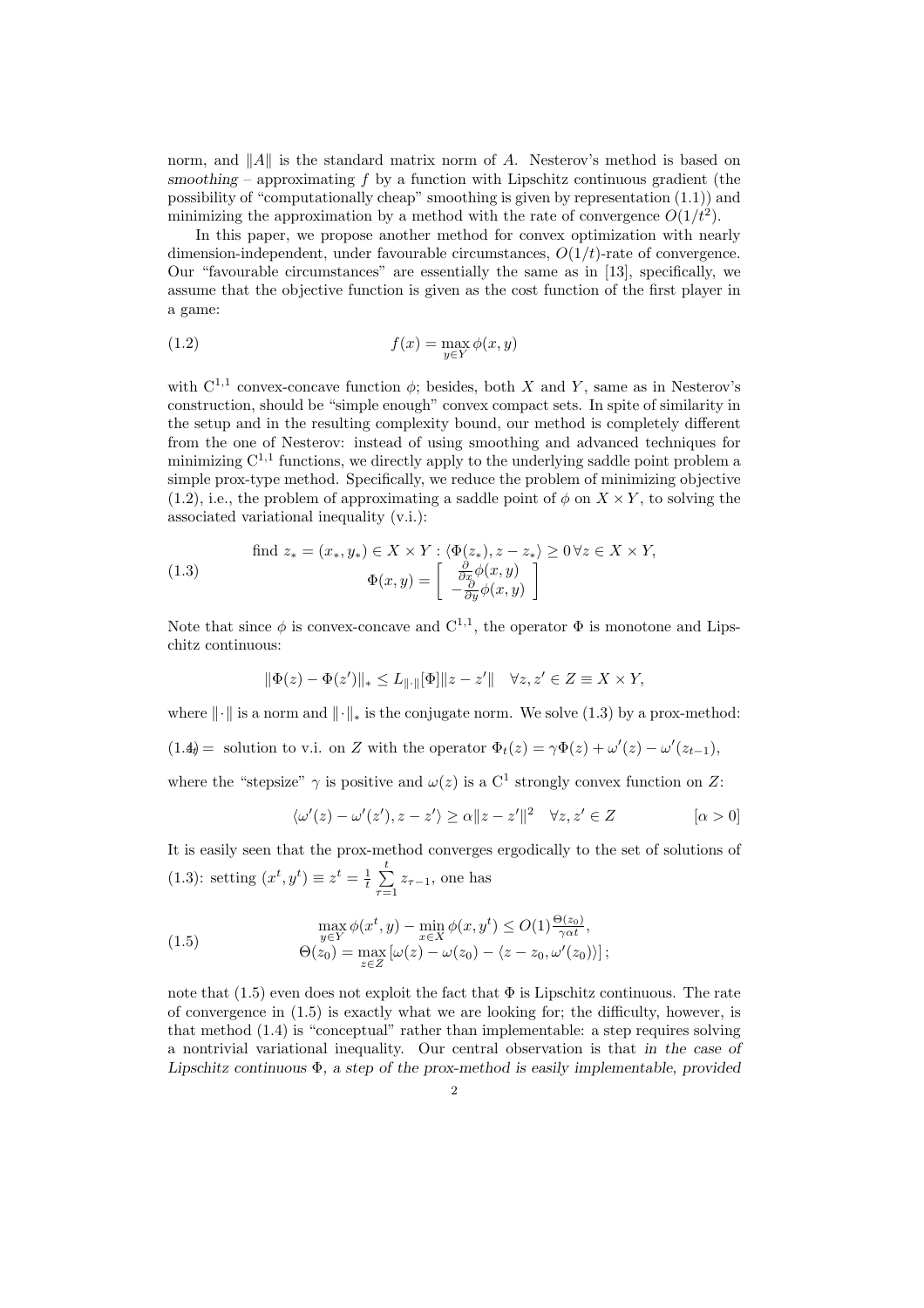that the stepsize  $\gamma$  is chosen properly. Specifically, when  $\gamma \leq \frac{\alpha}{\sqrt{2}L_{\parallel \cdot \parallel}[\Phi]}$ , the proxmapping

$$
z \mapsto \mathcal{P}_t(z) = \operatorname*{argmin}_{z' \in Z} \left[ \omega(z') + \langle \gamma \Phi(z) - \omega'(z_{t-1}), z' \rangle \right] : Z \to Z
$$

turns out to be a  $\frac{1}{4}$  $\frac{1}{2}$ -contraction:  $\|\mathcal{P}_t(z) - \mathcal{P}_t(z')\| \leq \frac{1}{\sqrt{2}}$  $\frac{1}{2}$ ||  $z - z'$ || for all  $z, z' \in Z$ , and  $z_t$  as given by (1.4) is exactly the fixed point of this contraction. It follows that with a properly chosen stepsize, the prox-method becomes implementable: for all computational purposes, its step requires a small number of fixed point iterations  $z \mapsto \mathcal{P}_t(z)$ , i.e., a small number (in fact, just two!) of computations of  $\Phi(\cdot)$  and solvings auxiliary problems of the form

(1.6) 
$$
\min_{z \in Z} \left[ \omega(z) + \langle \xi, z \rangle \right].
$$

As a result, one can approximate within accuracy  $\epsilon$  a saddle point of a C<sup>1,1</sup> convexconcave function (or, more generally, a solution to a v.i. with monotone Lipschitz continuous operator) at the cost  $#$  of computations of the associated monotone operator and solvings auxiliary problems  $(1.6)$ ) which is inverse proportional to  $\epsilon$ .

Note that both "building blocks" of our construction – the ergodic convergence properties of a prox-method (see [3, 10, 12, 4, 6, 16] and references therein) and the contraction properties of the prox-mapping – seem to be well-studied. Surprisingly, the aforementioned complexity result, to the best of our knowledge, is new even in the standard Euclidean case (the one where  $\omega(z) = \frac{1}{2} \langle z, z \rangle$ ). In this case, our scheme results in the extragradient method

$$
z_{t-1}^{+} = \pi_Z (z_{t-1} - \gamma \Phi(z_{t-1})), \ z_t = \pi_Z (z_{t-1} - \gamma \Phi(z_{t-1}^{+}))
$$

$$
[\pi_Z(z) = \operatorname*{argmin}_{z' \in Z} \langle z - z', z - z' \rangle]
$$

was proposed, from a different perspective, by G. Korpelevich as early as in 1976, see [7, 8]; here again the efficiency estimate  $O(1/t)$  for the ergodic version  $z^t = \frac{1}{t}$  $\frac{t}{ }$  $\tau=1$  $z_{\tau-1}^+$ 

seems to be new.

The rest of the paper is organized as follows. In Section 2 we formulate the problem of interest – a variational inequality with Lipschitz continuous monotone operator – and investigate the possibility to solve the problem by a "conceptual" prox-method. In Section 3 we present "implementable" versions of the method and carry out the complexity analysis of the resulting algorithms. In Section 4, we present some extensions and modifications of the method. In Section 5, we discuss a number of generic applications of our algorithms, specifically, solving matrix games, eigenvalue minimization and computing Lovasz capacity number of a graph. In particular, we demonstrate that our techniques allow to compute the Lovasz capacity number Θ of an demonstrate that our techniques allow to compute the Lovasz capacity number  $\Theta$  or an <br>*n*-node graph within accuracy  $\epsilon \Theta$ ,  $\epsilon \in (0,1]$ , in no more than  $O(n^4 \epsilon^{-1} \sqrt{\ln(n)} \ln(n/\epsilon))$ arithmetic operations<sup>2)</sup>. In concluding Section 6, we present encouraging numerical results for matrix games with sparse matrices of sizes varying to  $20.000 \times 20.000$  and for Lovasz capacity problems on random and Hamming graphs (the largest graph we consider has 1024 nodes and 197120 arcs).

### 2. The problem and the conceptual prox-method.

<sup>&</sup>lt;sup>2</sup>)Note that if both the graph and its complement have  $O(n^2)$  arcs, then the arithmetic cost of a single iteration of an interior point method as applied to computing Lovasz capacity is  $O(n^6)$ .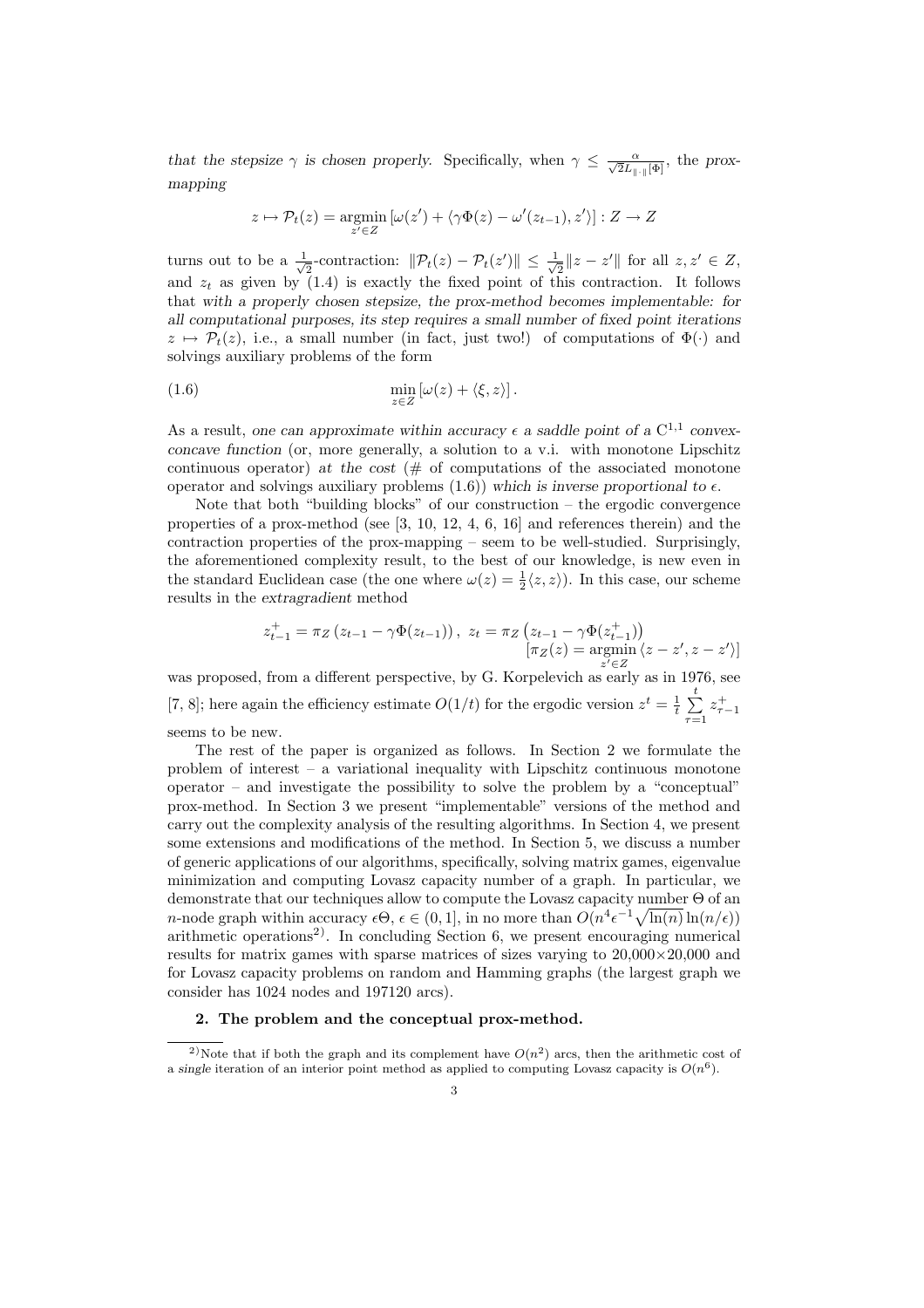**2.1. The problem.** Let  $Z$  be a convex compact set in Euclidean space  $E$  with inner product  $\langle \cdot, \cdot \rangle$ ,  $\|\cdot\|$  be a norm on E (not necessarily the one associated with the inner product), and  $\overline{F}$  :  $Z \rightarrow E$  be a Lipschitz continuous monotone mapping:

(2.1) 
$$
\forall (z, z' \in Z) : \|F(z) - F(z')\|_{*} \le L \|z - z'\| \quad (a) \forall (z, z' \in Z) : \langle F(z) - F(z'), z - z' \rangle \ge 0 \quad (b)
$$

where  $\|\cdot\|_*$  is the norm conjugate to  $\|\cdot\|$ :

$$
\|\xi\|_* = \max_{z:\|z\|\le 1} \langle \xi, z \rangle.
$$

We are interested to approximate a solution to the variational inequality (v.i.) associated with  $Z, F$ , i.e., a point  $z_* \in Z$  such that

$$
\langle F(z), z_* - z \rangle \le 0 \quad \forall z \in Z
$$

(note that since  $F$  is single-valued and continuous on  $Z$ , the latter relation is equivalent to  $\langle F(z_*) , z - z_* \rangle \geq 0$  for all  $z \in Z$ , which is the standard definition of a (strong) solution to the v.i. associated with  $Z, F$ ).

2.2. Prox-mapping – preliminaries. Let us fix a continuously differentiable function  $\omega(z): Z \to \mathbf{R}$  which is strongly convex:

(2.2) 
$$
\langle \omega'(z) - \omega'(w), z - w \rangle \ge \alpha \|z - w\|^2 \quad \forall z, w \in Z \quad [\alpha > 0]
$$

and is such that one can easily solve problems of the form

$$
\min_{z \in Z} \left[ \omega(z) + \langle e, z \rangle \right], \quad e \in E.
$$

Let also

$$
\Omega(\xi) = \max_{z \in Z} [\langle \xi, z \rangle - \omega(z)]
$$

be the Legendre transformation of  $\omega$  $\vert_{Z}$ , and let

(2.3) 
$$
\begin{array}{rcl}\n\Omega_u(\xi) & = & \Omega(\xi) - \langle \xi, u \rangle : E \to \mathbf{R}, \\
H_u(z) & = & \Omega_u(\omega'(z)) : Z \to \mathbf{R}.\n\end{array}
$$

Let us fix  $\gamma > 0$ . Given  $\gamma$  and  $z \in Z$ , let us define the prox-mapping

$$
P_z: E \to Z: \quad P_z(\xi) = \underset{w \in Z}{\text{argmin}} \left[ \omega(w) + \langle w, \xi - \omega'(z) \rangle \right].
$$

At least the first statement of the following Lemma is well-known: LEMMA 2.1. The mapping  $P_z$  is Lipschitz continuous, specifically,

(2.4) 
$$
||P_z(\xi) - P_z(\eta)|| \leq \alpha^{-1} ||\xi - \eta||_* \quad \forall \xi, \eta \in E.
$$

Besides this,

$$
\forall (u \in Z) : H_u(P_z(\xi)) - H_u(z) \le \langle \xi, u - P_z(\xi) \rangle + \underbrace{[\omega(z) + \langle \omega'(z), P_z(\xi) - z \rangle - \omega(P_z(\xi))]}_{\leq 0}.
$$
\n
$$
(2.5)
$$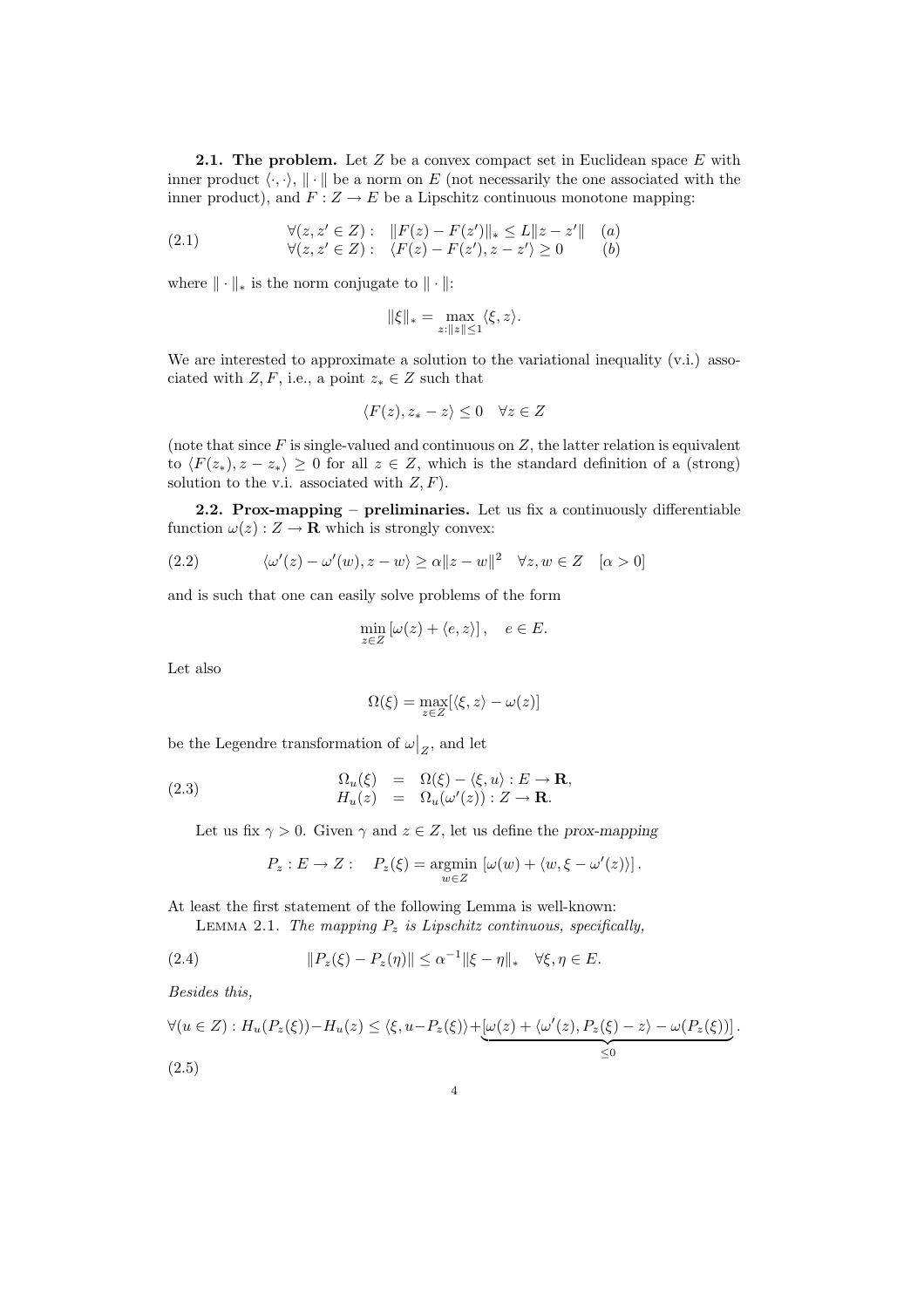*Proof.* Setting  $v = P_z(\xi)$ ,  $w = P_z(\eta)$ , we have

(2.6) 
$$
\langle \omega'(v) - \omega'(z) + \xi, v - u \rangle \leq 0 \quad \forall u \in Z.
$$

(2.7) 
$$
\langle \omega'(w) - \omega'(z) + \eta, w - u \rangle \leq 0 \quad \forall u \in Z.
$$

Setting  $u = w$  in (2.6) and  $u = v$  in (2.7), we get

$$
\langle \omega'(v) - \omega'(z) + \xi, v - w \rangle \le 0, \ \langle \omega'(w) - \omega'(z) + \eta, v - w \rangle \ge 0,
$$

whence  $\langle \omega'(w) - \omega'(v) + [\eta - \xi], v - w \rangle \ge 0$ , or

$$
\|\eta-\xi\|_{*}\|v-w\|\geq\langle\eta-\xi,v-w\rangle\geq\langle\omega'(v)-\omega'(w),v-w\rangle\geq\alpha\|v-w\|^2,
$$

and (2.4) follows.

To prove (2.5), let  $v = P_z(\xi)$ . We have

$$
H_u(P_z(\xi)) - H_u(z)
$$
  
=  $\Omega_u(\omega'(v)) - \Omega_u(\omega'(z))$   
=  $\Omega(\omega'(v)) - \langle u, \omega'(v) \rangle - \Omega(\omega'(z)) + \langle u, \omega'(z) \rangle$   
=  $\langle \omega'(v), v \rangle - \omega(v) - \langle u, \omega'(v) \rangle - \langle \omega'(z), z \rangle + \omega(z) + \langle u, \omega'(z) \rangle$   
=  $\langle \omega'(v) - \omega'(z) + \xi, v - u \rangle + [\omega(z) + \langle \omega'(z), v - z \rangle - \omega(v)] + \langle \xi, u - v \rangle$   
 $\leq \langle \xi, u - v \rangle + [\omega(z) + \langle \omega'(z), v - z \rangle - \omega(v)]$ 

(we have used  $(2.6)$ ), as required in  $(2.5)$ .  $\Box$ 

2.3. The prox-method. The prox-method with general prox-term ("with Bregman distances") for convex minimization and solving variational inequalities was investigated in many papers (see [4, 16, 6] and references therein). As applied to the v.i. associated with  $Z, F$ , the (slightly modified, see below) method in its conceptual form is as follows:

CPM [Conceptual Prox-Method]: Initialization. Choose starting point  $z_0 \in Z$ . Step t,  $t = 1, 2, ...$ : Given  $z_{t-1}$ , check whether

$$
(2.8) \t\t\t P_{z_{t-1}}(F(z_{t-1})) = z_{t-1}.
$$

If it is the case, claim that  $z_{t-1}$  is the solution to the variational inequality associated with  $Z, F$  and terminate. Otherwise choose  $\gamma_t > 0$  and a point  $w_t \in Z$  such that

$$
(2.9) \begin{cases} \langle w_t - P_{z_{t-1}}(\gamma_t F(w_t)), \gamma_t F(w_t) \rangle \\ + \left[ \omega(z_{t-1}) + \langle \omega'(z_{t-1}), P_{z_{t-1}}(\gamma_t F(w_t)) - z_{t-1} \rangle - \omega(P_{z_{t-1}}(\gamma_t F(w_t))) \right] \le 0. \end{cases}
$$

Set

$$
z_t = P_{z_{t-1}}(\gamma_t F(w_t)),
$$
  

$$
z^t = \left(\sum_{\tau=1}^t \gamma_\tau\right)^{-1} \sum_{\tau=1}^t \gamma_\tau w_\tau
$$

and pass to step  $t + 1$ .

Note:  $z^t$  is the approximate solution built in course of t steps.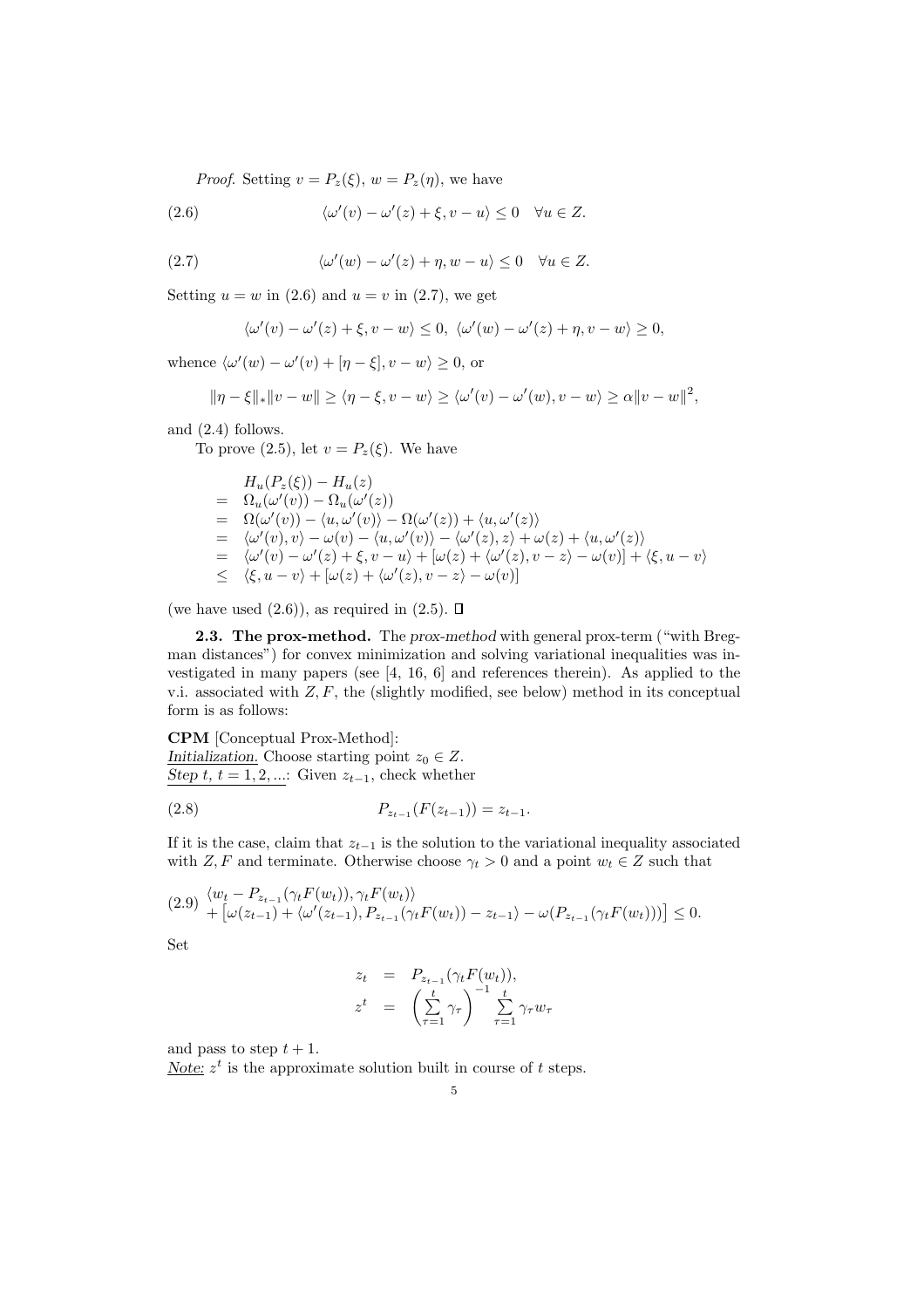Note that the standard way to ensure  $(2.9)$  is to define  $w_t$  as the solution to the v.i. with the monotone operator  $F_{t-1}(z) = \omega'(z) - \omega'(z_{t-1}) + \gamma_t F(z)$ , which, as it is immediately seen, results in  $w_t = P_{z_{t-1}}(\gamma_t F(w_t))$  and thus makes the left hand side in (2.9) nonpositive. The resulting procedure takes the form

(2.10) 
$$
z_t = \text{ solution to the v.i. given by } Z, F_{t-1},
$$

and this is exactly what is called "prox-method with Bregman distances" and what is considered in the aforementioned references (primarily in the case when  $F$  is the (sub)gradient mapping generated by a convex function). Note that rule (2.10) is not "directly implementable", since it requires to solve a non-trivial v.i., and thus the "standard" prox-method is conceptual only, same as the above "algorithm".

The convergence properties of CPM are summarized in the following statement (which is very similar to numerous results on ergodic convergence of gradient-type algorithms for convex minimization and v.i.'s with monotone operators, see, e.g., [3, 10, 11, 12, 16]):

PROPOSITION 2.2. Consider a "relaxed" version of CPM, where condition (2.9) is weakened to

$$
(2.11) \qquad \begin{aligned} \langle w_t - P_{z_{t-1}}(\gamma_t F(w_t)), \gamma_t F(w_t) \rangle + \omega(z_{t-1}) \\ + \langle \omega'(z_{t-1}), P_{z_{t-1}}(\gamma_t F(w_t)) - z_{t-1} \rangle - \omega(P_{z_{t-1}}(\gamma_t F(w_t))) \le \epsilon_t. \end{aligned}
$$

(i) If the relaxed algorithm terminates at certain step N according to rule  $(2.8)$ , then  $z_{N-1}$  is a solution to the variational inequality:

$$
(2.12) \t\t \langle F(z_{N-1}), u - z_{N-1} \rangle \ge 0 \quad \forall u \in Z.
$$

(ii) If the relaxed algorithm does not terminate in course of N steps, then

(2.13) 
$$
\epsilon(z^N) \equiv \max_{u \in Z} \langle F(u), z^N - u \rangle \leq \frac{\Theta(z_0) + \sum_{t=1}^N \epsilon_t}{\sum_{t=1}^N \gamma_t},
$$

$$
\Theta(z_0) = \max_{z \in Z} \left[ \omega(z) - \omega(z_0) - \langle \omega'(z_0), z - z_0 \rangle \right].
$$

If, in addition, the variational inequality in question is associated with a convexconcave saddle point problem, i.e.,

- $E = E_x \times E_y$  for Euclidean spaces  $E_x, E_y$ ,
- $Z = X \times Y$  for convex compacts  $X \subset E_x$ ,  $Y \subset E_y$ ,<br>
  $F(z) \equiv F(x, y) = \begin{bmatrix} f'_x(x, y) \\ f'_x(x, y) \end{bmatrix}$  for a continuou  $-f'_y(x, y)$  $\vec{a}$ for a continuously differen-
- tiable function  $f(x, y) : X \times Y \to \mathbf{R}$  which is convex in  $x \in X$ and is concave in  $y \in Y$ ,

then

$$
\epsilon_f(z^N) \equiv \left[ \max_{y \in Y} f(x^N, y) - \min_{x \in X} \max_{y \in Y} f(x, y) \right] + \left[ \max_{y \in Y} \min_{x \in X} f(x, y) - \min_{x \in X} f(x, y^N) \right]
$$
  
\n
$$
\leq \frac{\Theta(z_0) + \sum_{t=1}^N \epsilon_t}{\sum_{t=1}^N \gamma_t},
$$
  
\n(2.14)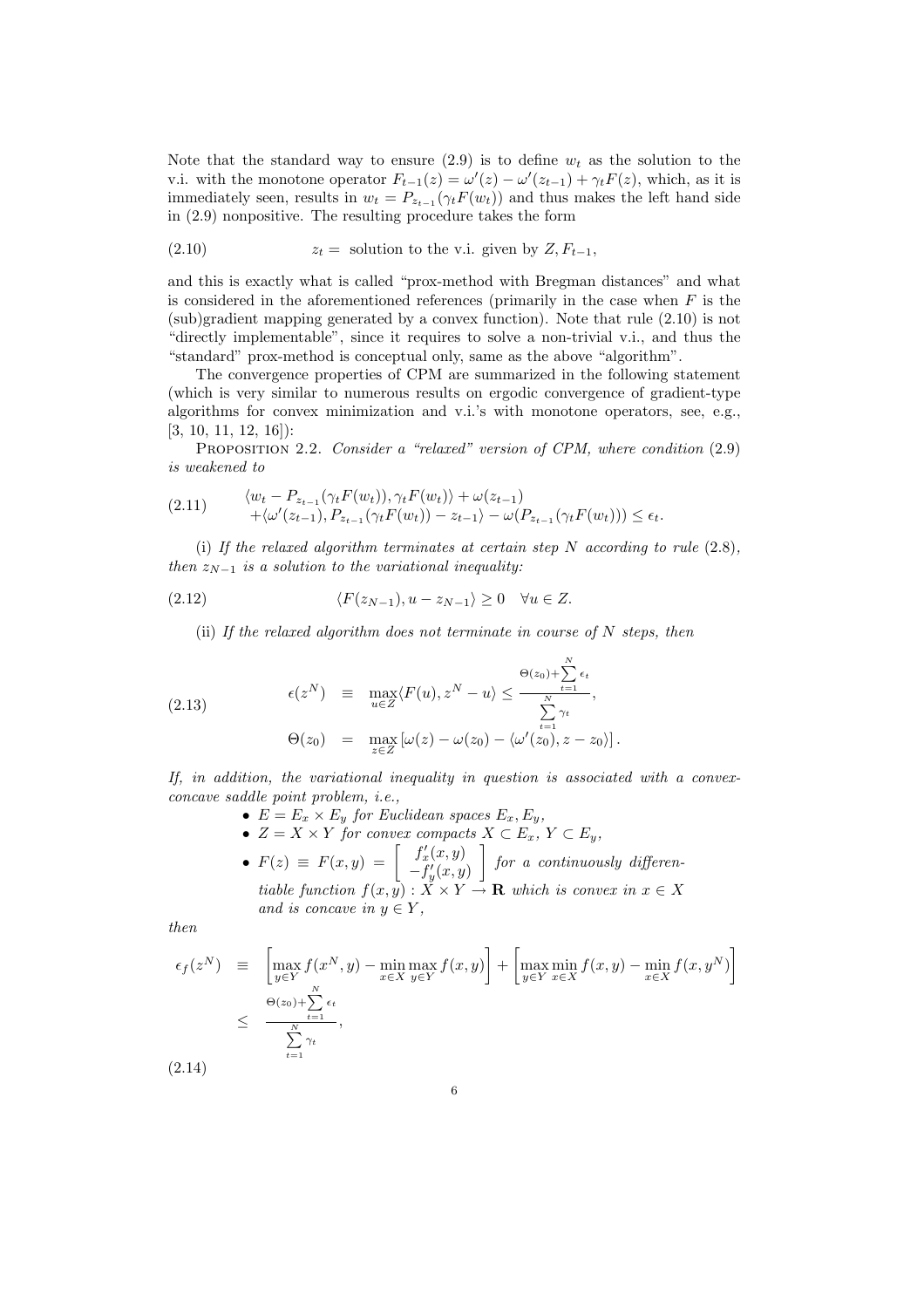with  $\Theta(z_0)$  given by (2.13).

*Proof.* (i) is evident, since  $P_z(\xi) = z$  means exactly that  $\langle \xi, u - z \rangle \geq 0$  for all  $u\in Z$  by definition of  $P_z(\cdot).$ 

To prove (ii), observe that  $z_t = P_{z_{t-1}}(\gamma_t F(w_t))$ , whence for every  $u \in Z$  and every  $t\leq N$  one has

$$
H_u(z_t) - H_u(z_{t-1}) \leq \langle \gamma_t F(w_t), u - z_t \rangle + [\omega(z_{t-1}) + \langle \omega'(z_{t-1}), z_t - z_{t-1} \rangle - \omega(z_t)]
$$
  
\n
$$
\leq \langle \gamma_t F(w_t), u - w_t \rangle + \epsilon_t,
$$
  
\n[by (2.11)]

.

Thus,

(2.15) 
$$
\langle \gamma_t F(w_t), w_t - u \rangle \leq H_u(z_{t-1}) - H_u(z_t) + \epsilon_t.
$$

Summing up the resulting inequalities over  $t = 1, ..., N$ , we get

$$
\forall (u \in Z) : \sum_{t=1}^{N} \gamma_t \langle F(w_t), w_t - u \rangle
$$
  
\n
$$
\leq H_u(z_0) - H_u(z_N) + \sum_{t=1}^{N} \epsilon_t
$$
  
\n
$$
= [ \langle z_0 - u, \omega'(z_0) \rangle - \omega(z_0) ] + \underbrace{[ \langle u - z_N, \omega'(z_N) \rangle + \omega(z_N) ]}_{\leq \omega(u)}
$$
  
\n
$$
\leq \omega(u) - \langle \omega'(z_0), u - z_0 \rangle - \omega(z_0) + \sum_{t=1}^{N} \epsilon_t \leq \Theta(z_0) + \sum_{t=1}^{N} \epsilon_t.
$$

Now, to get  $(2.13)$ , note that by monotonicity of F one has

$$
\langle F(w_t), w_t - u \rangle \ge \langle F(u), w_t - u \rangle,
$$

and thus (2.16) implies that

$$
\left(\sum_{t=1}^N \gamma_t\right) \langle F(u), z^N - u \rangle = \sum_{t=1}^N \gamma_t \langle F(u), w_t - u \rangle \leq \Theta(z_0) + \sum_{t=1}^N \epsilon_t \quad \forall u \in Z,
$$

whence

$$
\epsilon(z^N) = \max_{u \in Z} \langle F(u), z^N - u \rangle \le \frac{\Theta(z_0) + \sum_{t=1}^N \epsilon_t}{\sum_{t=1}^N \gamma_t},
$$

as required in (2.13).

Now assume that the variational inequality in question comes from convex-concave saddle point problem. Setting  $\lambda_t = \gamma_t / \sum_{i=1}^{N}$  $\sum_{\tau=1}$   $\gamma_{\tau}$ , (2.16) gives the first inequality in the following computation (where  $z_t = (x_t, y_t)$  is the trajectory of the method and 7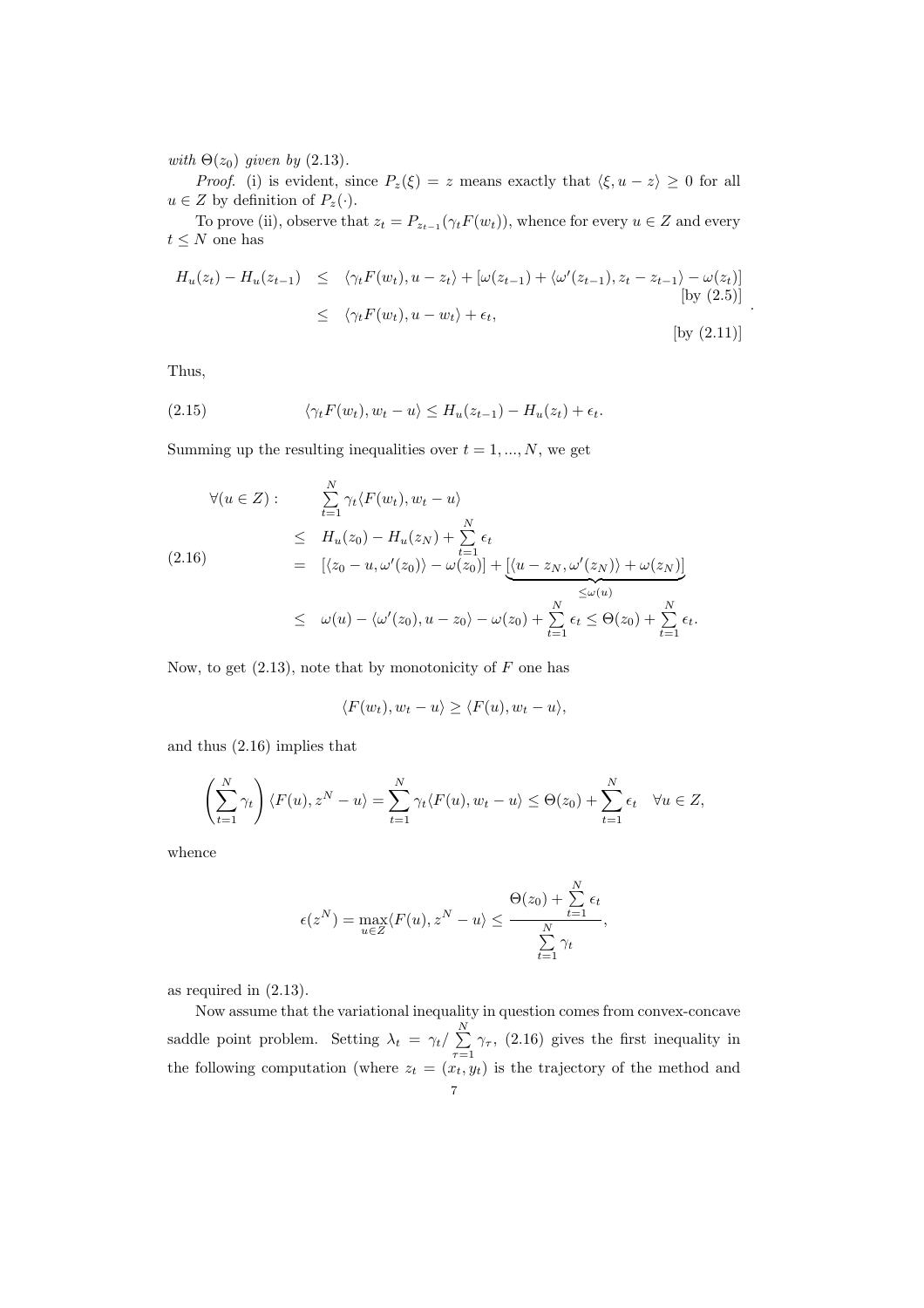$$
u = (x, y) \in Z = X \times Y):
$$
  
\n
$$
\frac{\Theta(z_0) + \sum_{t=1}^N \epsilon_t}{\sum_{t=1}^N \gamma_t} \geq \sum_{t=1}^N \lambda_t \langle F(z_t), z_t - u \rangle
$$
  
\n
$$
= \sum_{t=1}^N \lambda_t \left[ \langle f'_x(x_t, y_t), x_t - x \rangle + \langle f'_y(x_t, y_t), y - y_t \rangle \right]
$$
  
\n
$$
\geq \sum_{t=1}^N \lambda_t \left[ [f(x_t, y_t) - f(x, y_t)] + [f(x_t, y) - f(x_t, y_t)] \right]
$$
  
\n[since f is convex in x and concave in y]  
\n
$$
= \sum_{t=1}^N \lambda_t \left[ f(x_t, y) - f(x, y_t) \right]
$$
  
\n
$$
\geq f(\sum_{t=1}^N \lambda_t x_t, y) - f(x, \sum_{t=1}^N \lambda_t y_t)
$$
  
\n
$$
= f(x^N, y) - f(x, y^N)
$$

The resulting inequality is valid for all  $x \in X$ ,  $y \in Y$ , whence

$$
\max_{x \in X, y \in Y} \left[ f(x^N, y) - f(x, y^N) \right] = \left[ \left[ \max_{y \in Y} f(x^N, y) - \min_{x \in X} \max_{y \in Y} f(x, y) \right] + \left[ \max_{y \in Y} \min_{x \in X} f(x, y) - \min_{x \in X} f(x, y^N) \right] \right]
$$
  

$$
\leq \frac{\Theta(z_0) + \sum_{t=1}^N \epsilon_t}{\sum_{t=1}^N \gamma_t},
$$

as claimed (note that  $\max_{y \in Y} \min_{x \in X} f(x, y) = \min_{x \in X} \max_{y \in Y} f(x, y)$ , since X, Y are convex compacts and  $f$  is convex-concave).  $\square$ 

REMARK 2.3. From now on, we assume that the starting point  $z_0$  for the conceptual prox-method is chosen as the minimizer of  $\omega(\cdot)$  on Z. With this choice of  $z_0$ , one has

$$
\Theta(z_0) \le V[\omega] \equiv \max_{z \in Z} \omega(z) - \min_{z \in Z} \omega(z).
$$

3. From conceptual method to implementable algorithm. Our main observation is extremely simple:

(\*) Let F satisfy (2.1), and let  $\gamma \leq \frac{\alpha}{\sqrt{2}L}$ . Then, for every  $z \in Z$ , the mapping

$$
\mathcal{P}_z^{\gamma}: Z \to Z : \mathcal{P}_z^{\gamma}(w) = P_z(\gamma F(w))
$$

is a contraction:

$$
(3.1) \qquad \|\mathcal{P}_z^{\gamma}(w) - \mathcal{P}_z(w')\| \le \frac{1}{\sqrt{2}} \|w - w'\| \quad \forall w, w' \in Z.
$$

Indeed, the mapping in question is the superposition of the Lipschitz continuous, with constant  $\gamma L$ , mapping  $w \mapsto \gamma F(w) : (Z, \|\cdot\|) \to (E, \|\cdot\|_*)$ (see (2.1)) and Lipschitz continuous with constant  $\alpha^{-1}$  (by Lemma 2.1) mapping  $\xi \mapsto P_z(\xi) : (E, \|\cdot\|_*) \to (Z, \|\cdot\|).$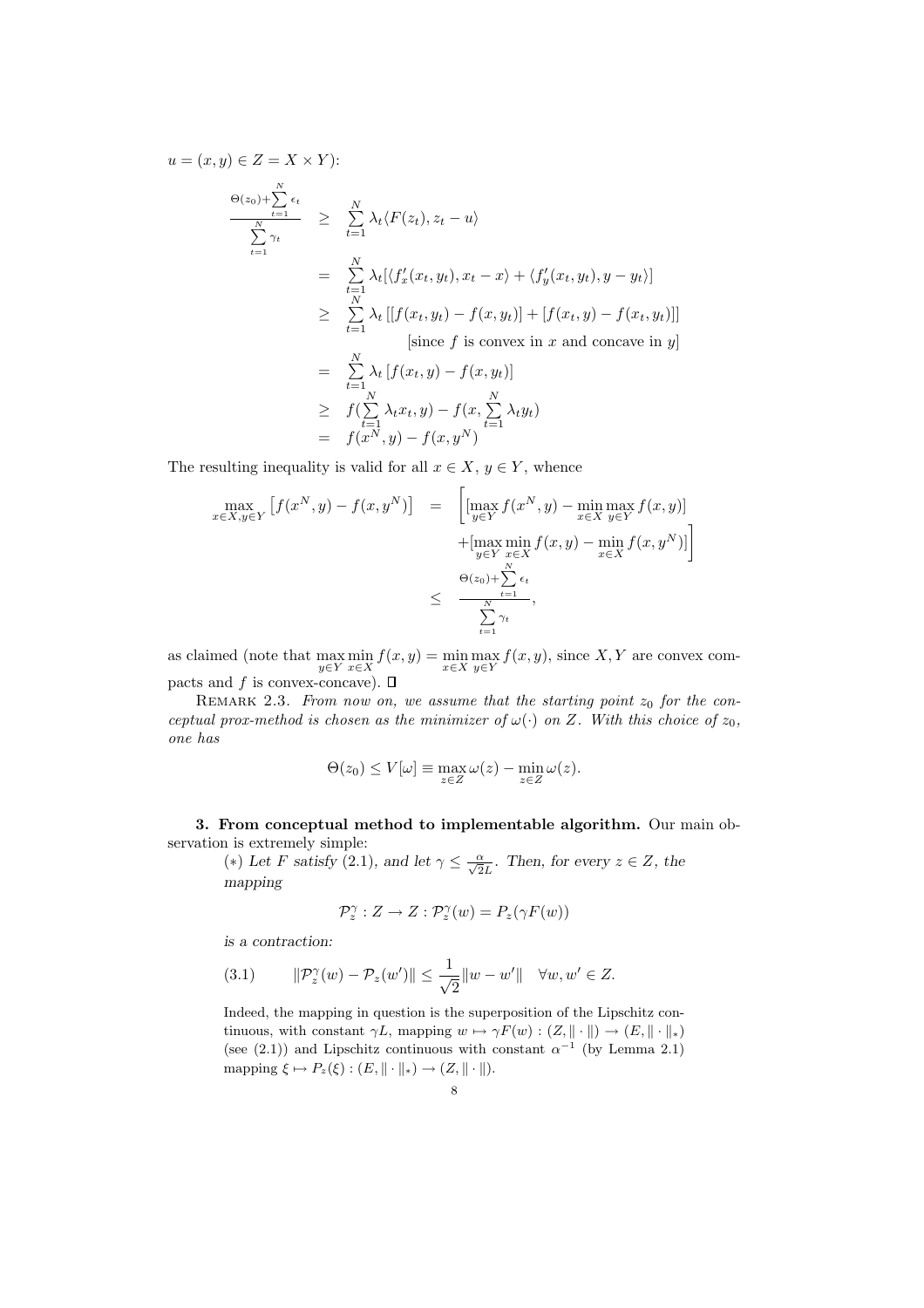Observation  $(*)$  suggests the following implementation of step t in the conceptual prox-method:

["Basic implementation"] Given a point  $z_{t-1} \in Z$  which does not satisfy (2.8), set

(3.2) 
$$
\gamma_t = \gamma \equiv \frac{\alpha}{\sqrt{2}L},
$$

build, starting with  $w_{t,0} \equiv z_{t-1}$ , the iterates

(3.3) 
$$
w_{t,s} = P_{z_{t-1}}(\gamma F(w_{t,s-1})), s = 1, 2, ...
$$

until the condition

(3.4) 
$$
\langle \gamma F(w_{t,s-1}), w_{t,s-1} - w_{t,s} \rangle + \omega(z_{t-1}) + \langle \omega'(z_{t-1}), w_{t,s} - z_{t-1} \rangle - \omega(w_{t,s}) \leq 0
$$

is met, let it happen when  $s = s_t$ , and set

$$
w_t = w_{t,s_t-1} \quad [\Rightarrow z_t = w_{t,s_t}].
$$

Note that with the Basic implementation, we do ensure (2.11) with  $\epsilon_t = 0$  (this requirement is nothing but (3.4)). On the other hand, the sequence  $\{w_{t-1,s}\}_{s=0}^{\infty}$ rapidly converges to the fixed point of the mapping  $\mathcal{P}_{z_{t-1}}^{\gamma}$ :

$$
\|w_{t,s+1}-w_{t,s}\|\leq \frac{1}{\sqrt{2}}\|w_{t,s}-w_{t,s-1}\|,\,s=1,2,\ldots
$$

We are in the situation when  $z_{t-1} \equiv w_{t,0}$  is not a fixed point of  $\mathcal{P}^1_{z_{t-1}}$ , whence, as it is immediately seen,  $w_{t,0}$  is not a fixed point of the mapping  $\mathcal{P}_{z_{t-1}}^{\gamma}$ ; it follows that the first term in the left hand side of (3.4) rapidly converges to zero (as a geometric the first term in the left hand side of  $(3.4)$  rapidly converges to zero (as a geometric progression with the ratio  $\sqrt{1/2}$ ), while the second term, as it is immediately seen, is at least  $\frac{\alpha}{16} ||w_{t,1} - w_{t,0}||^2$ . Thus,

(!) For all computational purposes, the number of "inner iterations" (3.3) at a step t in the Basic implementation of the prox-method can be treated as a moderate constant C, while the number  $N(\epsilon)$  of steps sufficient to make the right hand side in (2.13), (2.14)  $\leq \epsilon$  can be bounded from above as

(3.5) 
$$
N(\epsilon) \le \frac{2LV[\omega]}{\alpha \epsilon}
$$

We are about to prove that in fact the number of "inner iterations" can be made as small as 2. Note that in the first version of the paper and in the underlying preprint, this possibility of "two-step implementation" was established only for the case of  $C^{1,1}$ function  $\omega(\cdot)$ ; since then, inspired by the latest related results of Yu. Nesterov [14], we succeeded to extend this result onto the general case.

LEMMA 3.1. Let a nonempty set  $U \subset Z$  be convex and closed, and let  $z \in Z$ . Let  $\xi$ ,  $\eta$  be two points from E, and let  $\gamma > 0$ . Consider the points

(3.6) 
$$
w = \underset{y \in U}{\text{argmin}} \left[ \langle \gamma \xi - \omega'(z), y \rangle + \omega(y) \right]
$$

$$
z_{+} = \underset{y \in U}{\text{argmin}} \left[ \langle \gamma \eta - \omega'(z), y \rangle + \omega(y) \right]
$$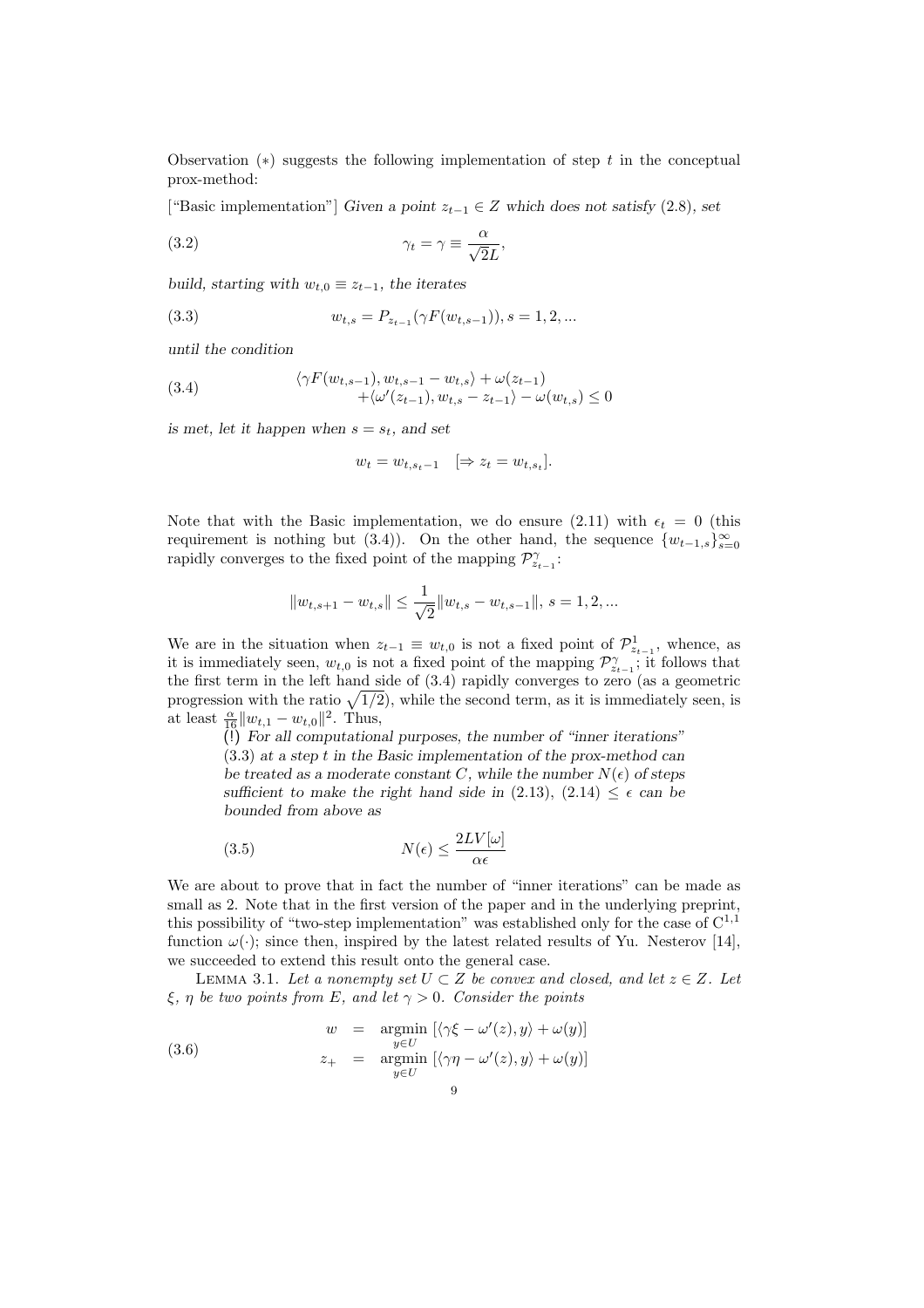Then for all  $u \in U$  one has

(a) 
$$
||w - z_+|| \le \alpha^{-1}\gamma ||\xi - \eta||_*
$$
  
\n(b)  $\langle \gamma\eta, w - u \rangle \le H_u(z) - H_u(z_+)$   
\n $+ \langle \gamma\eta, w - z_+ \rangle + [\omega(z) + \langle \omega'(z), z_+ - z \rangle - \omega(z_+)],$   
\n(3.7)  
\n(c)  $\delta \le \langle \gamma(\eta - \xi), w - z_+ \rangle + [\omega(z) + \langle \omega'(z), w - z \rangle + \langle \omega'(w), z_+ - w \rangle - \omega(z_+)]$   
\n(d)  $\epsilon \le \alpha^{-1}\gamma^2 ||\xi - \eta||_*^2 - \frac{\alpha}{2} [||w - z||^2 + ||w - z_+||^2]$ 

*Proof.*  $(3.7.a)$ : The verification is completely similar to the one of  $(2.4)$  (which is nothing but the particular case of  $(3.7.a)$  corresponding to the case  $U = Z$ ). For all  $u\in U$  one has

(3.8)   
\n(a) 
$$
\langle \gamma \xi + \omega'(w) - \omega'(z), w - u \rangle \leq 0
$$
  
\n(b)  $\langle \gamma \eta + \omega'(z_+) - \omega'(z), z_+ - u \rangle \leq 0$ 

Applying  $(3.8.a)$  with  $u = z_+$  and  $(3.8.b)$  with  $u = w$ , we get

$$
\begin{array}{lcl} \gamma \langle \xi, w-z_+ \rangle & \leq & \langle \omega ' (z) - \omega ' (w), w-z_+ \rangle \\ \gamma \langle \eta, z_+ - w \rangle & \leq & \langle \omega ' (z) - \omega ' (z_+), z_+ - w \rangle \end{array}
$$

Summing up these inequalities, we get

$$
\gamma \langle \xi - \eta, w - z_+ \rangle \le \langle \omega'(z_+) - \omega'(w), w - z_+ \rangle,
$$

whence

$$
-\gamma \|\xi - \eta\|_{*} \|w - z_{+}\| \leq \gamma \langle \xi - \eta, w - z_{+} \rangle \leq \langle \omega'(z_{+}) - \omega'(w), w - z_{+} \rangle \leq -\alpha \|w - z_{+}\|^{2},
$$

and we arrive at  $(3.7.a)$ .

(3.7.b): Let  $\phi(u) = [\langle \gamma \eta, w - u \rangle + H_u(z_+) - H_u(z)]$ ; an immediate computation demonstrates that

$$
\phi(z_+) = \langle \gamma \eta, w-z_+ \rangle + \left[ \omega(z) + \langle \omega'(z), z_+ - z \rangle - \omega(z_+) \right],
$$

so that (3.7.b) is exactly the claim that  $\phi(u) \leq \phi(z_+)$  for all  $u \in U$ . To see that this claim is true, note that  $\phi(u) = -\langle \gamma \eta + \omega'(z_+) - \omega'(z), u \rangle + \text{const},$  so that  $(3.8.b)$  is a sufficient condition for  $z_+ \in U$  to maximize  $\phi(\cdot)$  on U.

 $(3.7.c)$ : For  $u \in U$  we have

$$
\delta \equiv \langle \gamma \eta, w - z_+ \rangle + [\omega(z) + \langle \omega'(z), z_+ - z \rangle - \omega(z_+)]
$$
  
\n
$$
= \langle \gamma(\eta - \xi), w - z_+ \rangle + \langle \gamma \xi, w - z_+ \rangle + [\omega(z) + \langle \omega'(z), z_+ - z \rangle - \omega(z_+)]
$$
  
\n
$$
\leq \langle \gamma(\eta - \xi), w - z_+ \rangle + \langle \omega'(z) - \omega'(w), w - z_+ \rangle + [\omega(z) + \langle \omega'(z), z_+ - z \rangle - \omega(z_+)]
$$
  
\n
$$
= \langle \gamma(\eta - \xi), w - z_+ \rangle + [\omega(z) + \langle \omega'(z), w - z \rangle + \langle \omega'(w), z_+ - w \rangle - \omega(z_+)]
$$
  
\n
$$
= \langle \gamma(\eta - \xi), w - z_+ \rangle + [\omega(z) + \langle \omega'(z), w - z \rangle + \langle \omega'(w), z_+ - w \rangle - \omega(z_+)]
$$

as required in (3.7.c).

 $(3.7.d):$  For  $u \in U$  we have

$$
\begin{array}{l} \epsilon \equiv \langle \gamma(\eta - \xi), w - z_+ \rangle + [\omega(z) + \langle \omega'(z), w - z \rangle + \langle \omega'(w), z_+ - w \rangle - \omega(z_+)] \\ \leq \gamma \|\eta - \xi\|_* \|w - z_+\| + [\omega(z) + \langle \omega'(z), w - z \rangle - \omega(w)] \\ \quad + [\omega(w) + \langle \omega'(w), z_+ - w \rangle - \omega(z_+)] \leq \alpha^{-1} \gamma^2 \|\eta - \xi\|_*^2 - \frac{\alpha}{2} \left[ \|w - z\|^2 + \|w - z_+\|^2 \right] \\qquad \qquad 10 \end{array}
$$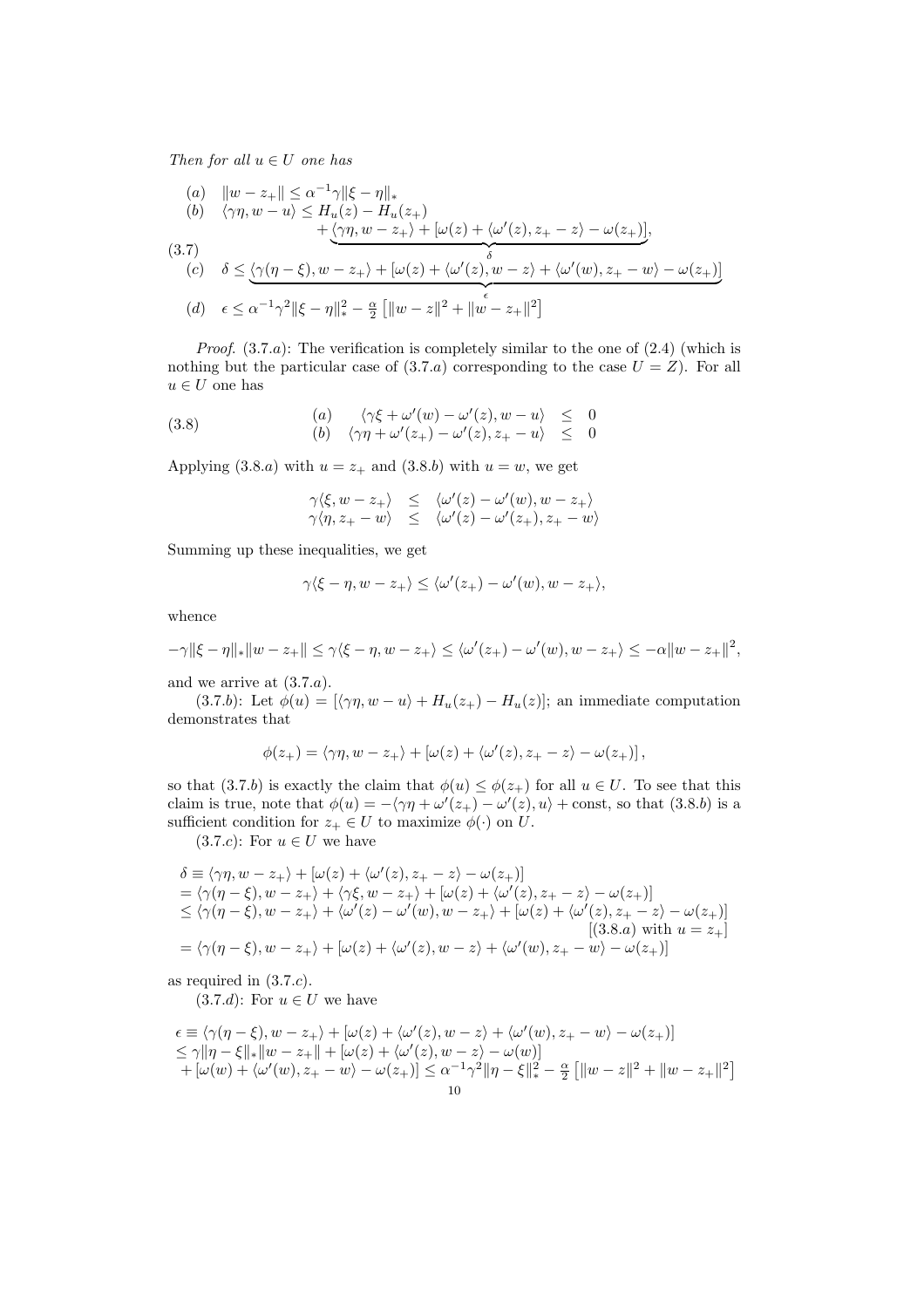where the concluding inequality is given by  $(3.7.a)$  and by strong convexity of  $\omega(.)$ .  $\Box$ 

THEOREM 3.2. Assume that  $F$  satisfies (2.1). Then the Basic Implementation ensures relation (3.4) (and thus – (2.11) with  $\epsilon_t = 0$ ) in no more than two inner iterations. Thus, with Basic Implementation, the error bounds (2.13) and (2.14) become, respectively,

(3.9) 
$$
\epsilon(z^N) \le \frac{\sqrt{2}\Theta(z_0)L}{\alpha N}
$$

and

(3.10) 
$$
\epsilon_f(z^N) \le \frac{\sqrt{2}\Theta(z_0)L}{\alpha N}
$$

while the "computational price" of  $z^N$  does not exceed 2N computations of  $F(\cdot)$  and solving 2N auxiliary problems  $(1.6)$ .

*Proof.* Let  $(2.1)$  be the case. All we need to verify is that if, for a given t,  $(3.4)$ is not met with  $s_t = 1$ , it definitely is met with  $s_t = 2$ . Indeed, let us set  $z = z_{t-1}$ ,  $\xi = F(z), w = w_{t,1}, \eta = F(w), z_+ = w_{t,2}$  and  $\gamma = \gamma_t$ ; let also  $U = Z$ . Comparing the description of Basic Implementation and (3.6), we see that our  $(z, w, z_+, \gamma, U)$  are exactly as required by premise of Lemma 3.1, so that by this Lemma we have

$$
\langle \gamma F(w_{t,1}), w_{t,1} - w_{t,2} \rangle + [\omega(z_{t-1}) + \langle \omega'(z_{t-1}), w_{t,2} - z_{t-1} \rangle - \omega(w_{t,2})] \n\equiv \langle \gamma F(w), w - z_+ \rangle + [\omega(z) + \langle \omega'(z), z_+ - z \rangle - \omega(z_+)] \n\le \alpha^{-1} \gamma^2 \|F(z) - F(w)\|_{*}^2 - \frac{\alpha}{2} [\|w - z\|^2 + \|w - z_+\|^2].
$$

£ l<br>E  $\alpha^{-1}\gamma^2L^2-\frac{\alpha}{2}$  $||z-w||^2$ , which is The concluding quantity in this chain, by  $(2.1)$ , is  $\leq$ just zero by (3.2). Thus, condition (3.4) indeed is met after at most 2 inner iterations.  $\Box$ 

## 4. Extensions.

The case of non-Lipschitzean monotone operator. In fact, we can handle monotone operators of various degrees of continuity:

THEOREM 4.1. Assume that  $F$  is monotone and satisfies the relation

(4.1) 
$$
||F(z) - F(z')||_* \le L||z - z'||^{\sigma} \quad \forall z, z' \in Z,
$$

where  $L < \infty$  and  $\sigma \in [0,1]$ . Note that the case of  $\sigma = 0$  corresponds to bounded monotone operator.

Consider algorithm

$$
\begin{array}{rcl}\nz_{t-1} \mapsto w_t & = & P_{z_{t-1}}(\gamma_t F(z_{t-1})) \equiv \operatorname*{argmin}_{u \in Z} \left[ \langle \gamma_t F(z_{t-1}) - \omega'(z_{t-1}), u \rangle + \omega(u) \right] \\
(4.2) \quad w_t \mapsto z_t & = & P_{z_{t-1}}(\gamma_t F(w_t)) \equiv \operatorname*{argmin}_{u \in Z} \left[ \langle \gamma_t F(w_t) - \omega'(z_{t-1}), u \rangle + \omega(u) \right]\n\end{array}
$$

with the stepsizes

(4.3) 
$$
\gamma_t = 0.7L^{-1} \left( \frac{\Theta[\omega]}{t} \right)^{\frac{1-\sigma}{2}} \alpha^{\frac{1+\sigma}{2}}, \quad \Theta[\omega] = \max_{z_0 \in Z} \Theta(z_0),
$$

and the following rule for generating approximate solutions:

$$
z^{t} = \left(\sum_{\tau=\lfloor t/2 \rfloor}^{t} \gamma_{\tau}\right)^{-1} \sum_{\tau=\lfloor t/2 \rfloor}^{t} \gamma_{\tau} w_{\tau}.
$$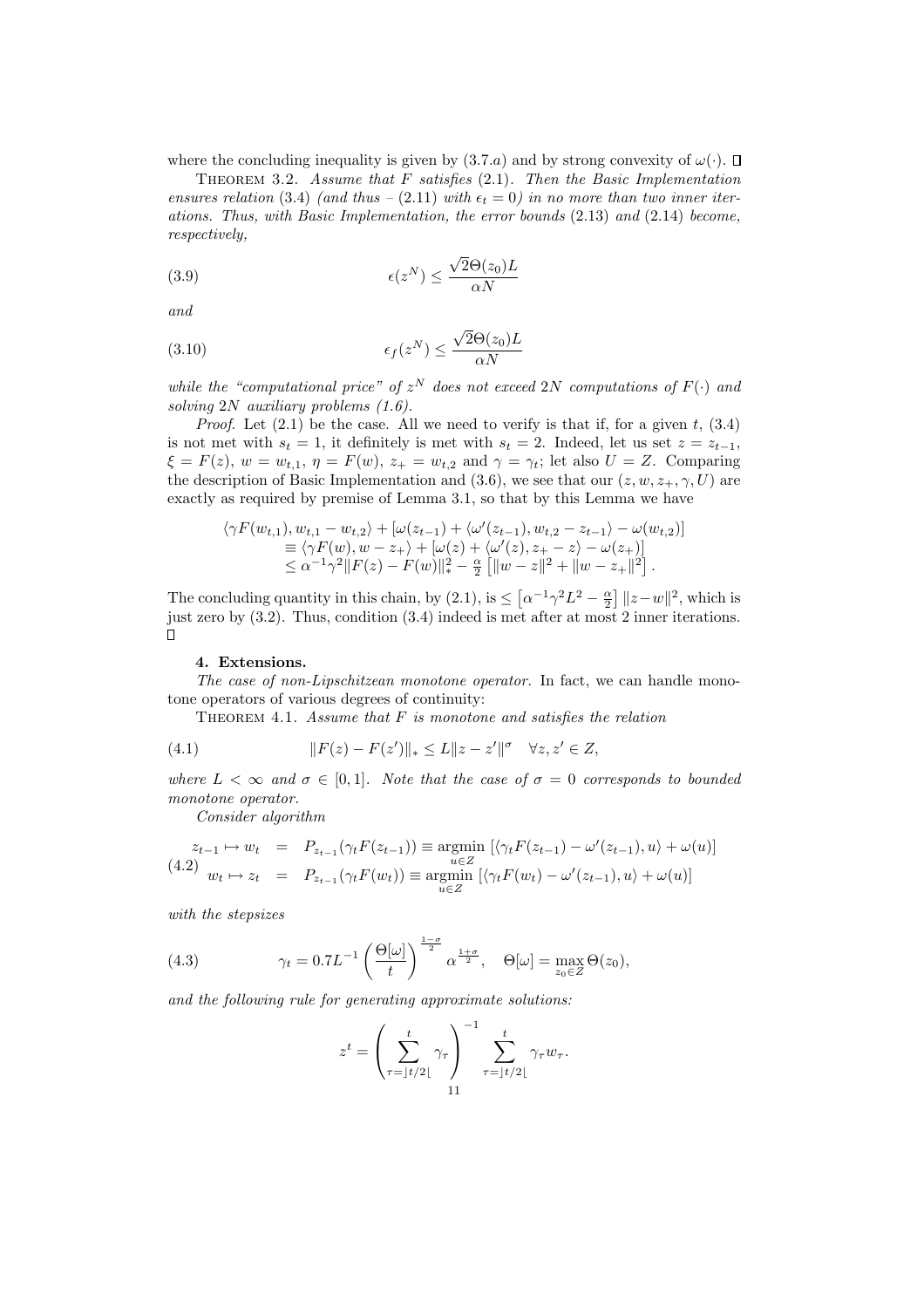Then for every N one has

(4.4) 
$$
\epsilon(z^N) \le O(1)L\left(\frac{\Theta[\omega]}{\alpha N}\right)^{\frac{1+\sigma}{2}}
$$

with an absolute constant  $O(1)$ . In the saddle point case,  $\epsilon(z^N)$  in this bound can be replaced with  $\epsilon_f(z^N)$ .

*Proof.* Applying Lemma 3.1 with  $U = Z$ , we conclude that Algorithm (4.2) guarantees (2.11) with

$$
\epsilon_t = \alpha^{-1} \gamma_t^2 \|F(z_{t-1}) - F(w_t)\|_*^2 - \frac{\alpha}{2} \left[ \|w_t - z_{t-1}\|^2 + \|w_t - z_t\|^2 \right] \n\leq \alpha^{-1} \gamma_t^2 L^2 \|z_{t-1} - w_t\|^{2\sigma} - \frac{\alpha}{2} \|w_t - z_{t-1}\|^2 \n\leq \sup_{d \geq 0} \left[ \alpha^{-1} \gamma_t^2 L^2 d^{\sigma} - \frac{\alpha}{2} d \right],
$$

and it is immediately seen that in the case of (4.3), the latter quantity is  $\leq \frac{\Theta[\omega]}{t}$  $\frac{[\omega]}{t}$ . Applying (2.13) to the segment of iterations from  $|N/2|$  to N, we get

$$
\epsilon(z^N) \le \frac{\Theta[\omega] \left(1 + \sum_{t=|N/2|}^N t^{-1}\right)}{\sum_{t=|N/2|}^N \gamma_t} \le O(1) L \left(\frac{\Theta[\omega]}{\alpha N}\right)^{\frac{1+\sigma}{2}}.
$$

 $\Box$ 

"Bundle" version of Algorithm  $(4.2)$ . In this version, one keeps in memory and utilizes not only the latest value of  $F$ , but past values as well. The algorithm is as follows:

A) At the beginning of step t we have in our disposal previous iterates  $z_0, z_1, ..., z_{t-1}$  $w_1, w_2, ..., w_{t-1}$  (the set of all these iterates is denoted by  $W_{t-1}$ ) along with a set

$$
U_{t-1} = \left\{ u \in Z : h_j^{t-1}(u) \ge 0, i \in J_{t-1} \right\},\
$$

which intersects the relative interior of Z. Here  $h_j^{t-1}(\cdot)$  are combinations, with nonnegative coefficients, of the affine functions

$$
\psi_v(u) \equiv \langle F(v), v - u \rangle, \ v \in W_{t-1}.
$$

 $\mathbf{B}$ ) At step t, we set

$$
w_t = \underset{y \in U_{t-1}}{\operatorname{argmin}} \left[ \langle \gamma_t F(z_{t-1}) - \omega'(z_{t-1}), y \rangle + \omega(y) \right]
$$
  
\n
$$
z_t = \underset{y \in U_{t-1}}{\operatorname{argmin}} \left[ \langle \gamma_t F(w_t) - \omega'(z_{t-1}), y \rangle + \omega(y) \right]
$$
  
\n
$$
\epsilon_t = \langle \gamma_t (F(w_t) - F(z_{t-1})), w_t - z_t \rangle + \left[ \omega(z_{t-1}) + \langle \omega'(z_{t-1}), w_t - z_{t-1} \rangle + \langle \omega'(w_t), z_t - w_t \rangle - \omega(z_t) \right]
$$

C) Applying Lemma 3.1 to  $U = U_{t-1}$ ,  $z = z_{t-1}$ ,  $\xi = F(z_{t-1})$ ,  $\eta = F(w_t)$ ,  $\gamma = \gamma_t$ , we get

$$
\max_{u \in U_{t-1}} \left[ \langle \gamma_t F(w_t), w_t - u \rangle - H_u(z_{t-1}) + H_u(z_t) \right] \le \epsilon_t
$$
\n
$$
\le \alpha^{-1} \gamma_t^2 \| F(z_{t-1}) - F(w_t) \|_*^2 - \frac{\alpha}{2} \left[ \| w_t - z_{t-1} \|^2 + \| w_t - z_t \|^2 \right].
$$
\n
$$
\le \alpha^{-1} \gamma_t^2 \| F(z_{t-1}) - F(w_t) \|_*^2 - \frac{\alpha}{2} \left[ \| w_t - z_{t-1} \|^2 + \| w_t - z_t \|^2 \right].
$$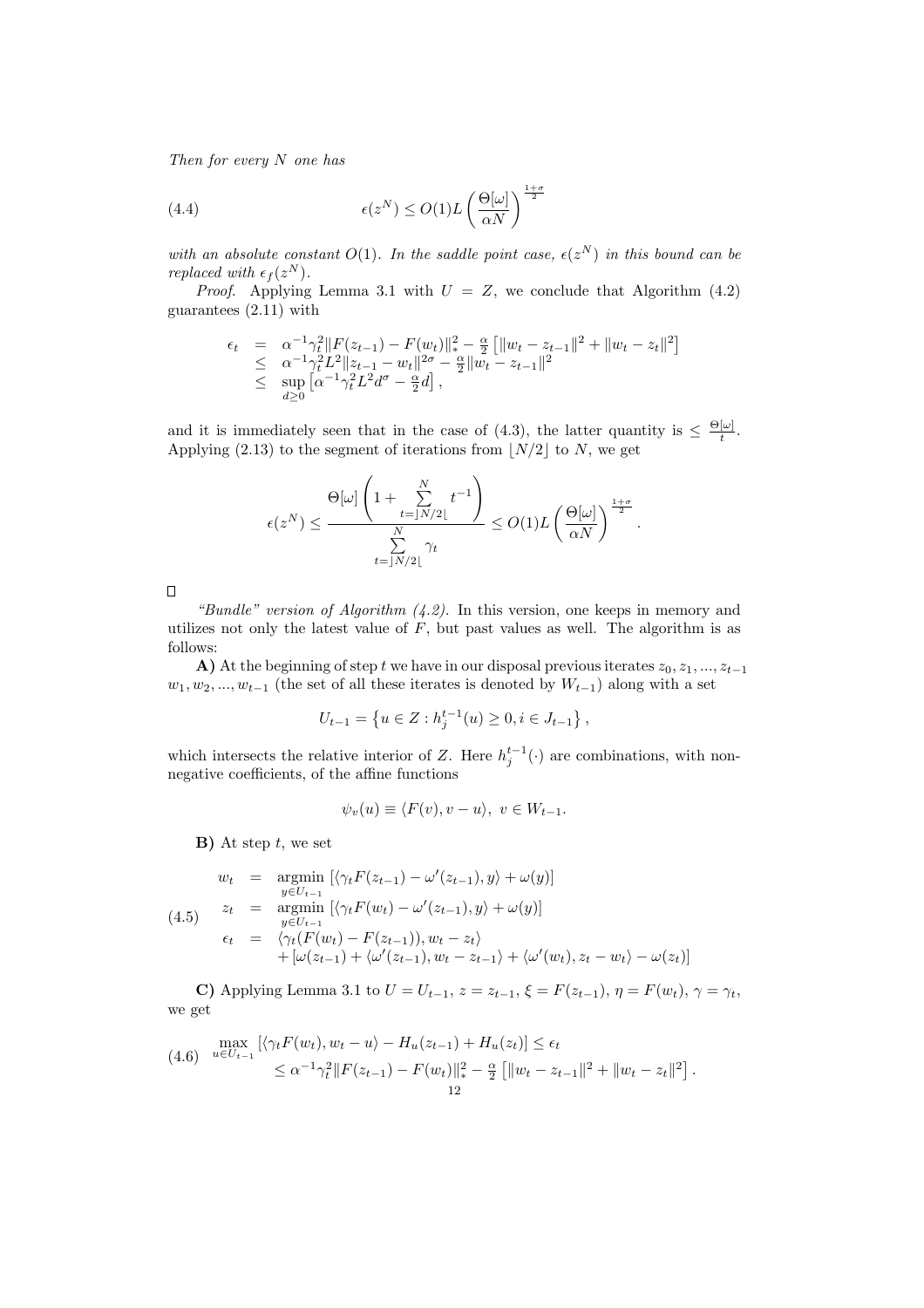Recalling the structure of  $U_{t-1}$ , there exist nonnegative weights  $\{\lambda_v^t\}_{v \in W_{t-1}}$  such that

$$
\max_{u \in Z} \left[ \langle \gamma_t F(w_t), w_t - u \rangle - H_u(z_{t-1}) + H_u(z_t) + \sum_{v \in W_{t-1}} \lambda_v^t \langle F(v), v - u \rangle \right] \le \epsilon_t,
$$

whence

$$
\forall u \in Z : \langle \gamma_t F(w_t), w_t - u \rangle + \sum_{v \in W_{t-1}} \lambda_v^t \langle F(v), v - u \rangle \le H_u(z_{t-1}) - H_u(z_t) + \epsilon_t,
$$
  
(4.7) 
$$
\epsilon_t \le \alpha^{-1} \gamma_t^2 \|F(z_{t-1}) - F(w_t)\|_*^2 - \frac{\alpha}{2} \left[ \|w_t - z_{t-1}\|^2 + \|w_t - z_t\|^2 \right].
$$

We compute the weights  $\{\lambda_v^t\}_{v \in W_{t-1}}$ , set

(4.8) 
$$
\Gamma_t = \gamma_t + \sum_{v \in W_{t-1}} \lambda_v^t,
$$

choose  $U_t$  in accordance with the above restrictions and pass to step  $t + 1$ .

**D**) The approximate solution  $z<sup>t</sup>$  obtained in course of t steps is

$$
z^{t} = \left(\sum_{\tau=\lfloor t/2 \rfloor}^{t} \Gamma_{\tau}\right)^{-1} \sum_{\tau=\lfloor t/2 \rfloor}^{t} \left[\gamma_{\tau} w_{\tau} + \sum_{v \in W_{\tau-1}} \lambda_{v}^{\tau} v\right].
$$

THEOREM 4.2. Let  $F$  be monotone. For the outlined algorithm, one has

(4.9) 
$$
\epsilon(z^N) \leq \underbrace{\left(\frac{\sum\limits_{t=\lfloor N/2\rfloor}^N \gamma_t}{\sum\limits_{t=\lfloor N/2\rfloor}^N \Gamma_t}\right)}_{\chi \leq 1} \underbrace{\Theta[\omega] + \sum\limits_{\tau=\lfloor N/2\rfloor}^N \epsilon_t}_{\xi=\lfloor N/2\rfloor}.
$$

In particular, if F satisfies (4.1) and  $\gamma_t$  are chosen according to (4.3), bound (4.9) becomes

(4.10) 
$$
\epsilon(z^t) \le O(1)\chi L\left(\frac{\Theta[\omega]}{\alpha t}\right)^{\frac{1+\sigma}{2}}
$$

In the case when F comes from a game with convex-concave cost function  $f(x, y)$ , the error measure  $\epsilon(\cdot)$  in the above bounds can be replaced with  $\epsilon_f(\cdot)$ .

*Proof.* Error bound  $(4.9)$  can be derived from  $(4.7)$  exactly in the same fashion as the error bounds in Proposition 2.2 were derived from (2.15). Relation  $\chi \leq 1$  follows from  $\Gamma_t \geq \gamma_t$  (see (4.8) and note that  $\lambda_v^t \geq 0$ ). Same as in the proof of Theorem 4.1, in the case of (4.1), (4.3) we have  $\epsilon_t \leq t^{-1} \Theta[\omega]$ , and therefore (4.9) implies (4.10).

Note that the bundle version of Algorithm (4.2) is more computationally demanding than its prototype; as a compensation, it has a better theoretical efficiency estimate (since  $\chi \leq 1$ ).

5. Examples. We are about to list a number of interesting particular cases of the above construction.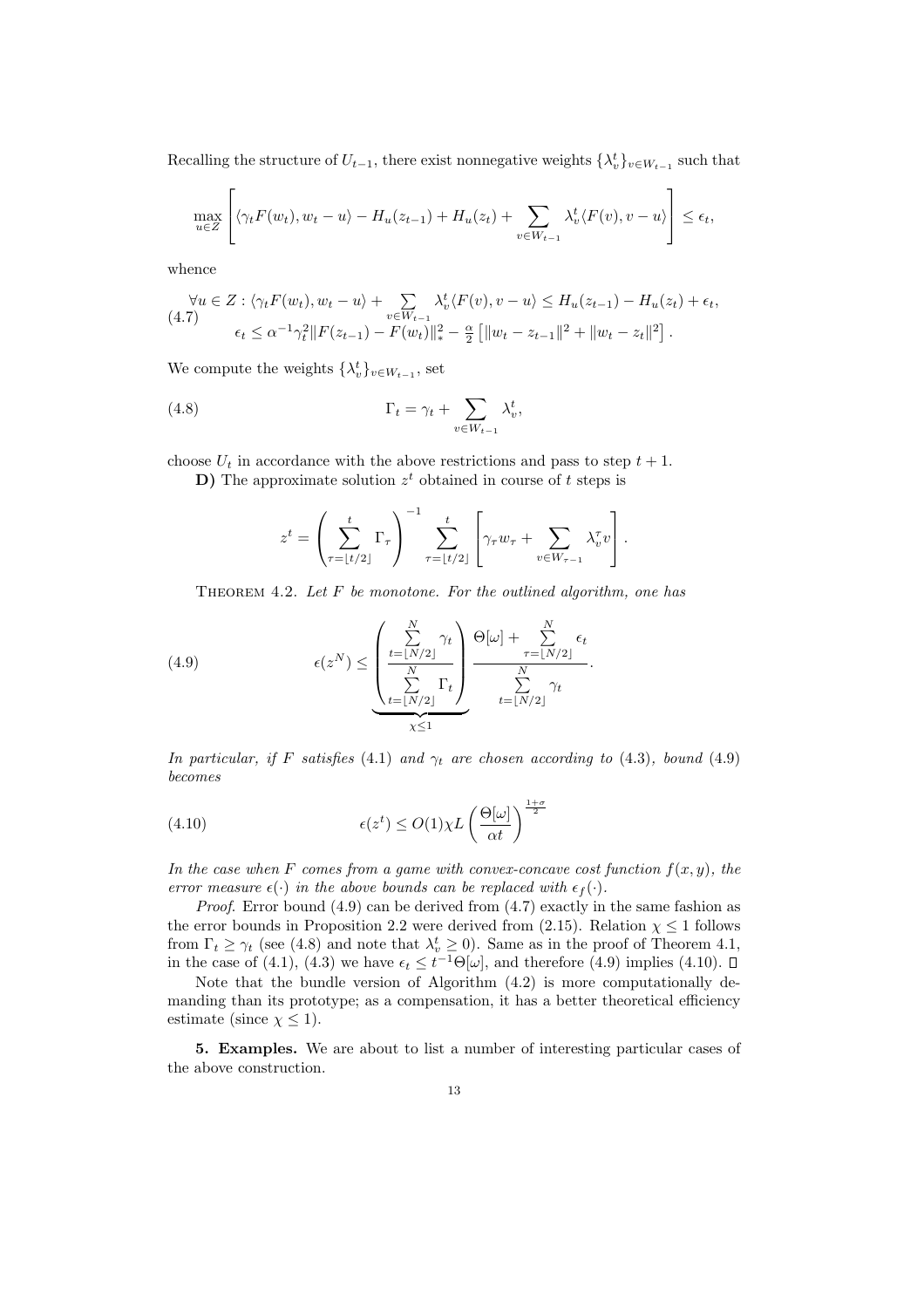*Euclidean setup.* In this case,  $\omega(z) = \frac{1}{2} \langle z, z \rangle \equiv \frac{1}{2} ||z||_2^2$  and  $|| \cdot || = || \cdot ||_2$ , which results in  $\alpha = 1$ ,  $\Theta[\omega] = \frac{1}{2} \max_{z',z'' \in Z} ||z' - z''||_2^2$ . The Basic Implementation here becomes

(5.1) 
$$
\begin{array}{rcl}\nw_t & = & \Pi_Z(z_{t-1} - \gamma F(z_{t-1})), & (a) \\
z_t & = & \Pi_Z(z_{t-1} - \gamma F(w_t)), & (b) \\
z^t & = & \frac{1}{t} \sum_{\tau=1}^t w_t & (c)\n\end{array}
$$

where

- $\Pi_Z(u) = \underset{v \in Z}{\text{argmin}} ||u v||_2$  is the projector onto Z,
- $\gamma = \frac{1}{\sqrt{2}}$  $\frac{1}{2L}, L \geq \sup_{z,z' \in Z, z \neq z'}$  $\frac{\|F(z)-F(z')\|_2}{\|z-z'\|_2}.$

The efficiency estimates (3.9), (3.10) become, respectively,

(5.2) 
$$
\epsilon(z^N) \le \frac{\sqrt{2}LD^2[Z]}{N}, \quad \epsilon_f(z^N) \le \frac{\sqrt{2}LD^2[Z]}{N},
$$

where  $D[Z] = \max_{z,z' \in Z} ||z - z'||_2$  is the  $|| \cdot ||_2$ -diameter of Z.

Note that in order for the method to be implementable, the projector  $\Pi_Z(\cdot)$  onto Z should be easy to compute, that is, Z should be "simple", like Euclidean ball, a box, the standard simplex  $\Delta_n = \{x \in \mathbb{R}^n : x \ge 0, \sum_x = 1\}$ . A less trivial example is "matrix box" defined as follows:

- E is the space  $\mathbf{S}^{(d_1,\ldots,d_m)}$  of block-diagonal symmetric matrices x with  $d_i \times d_i$ diagonal blocks  $x[i], i = 1, ..., m$ , equipped with the Frobenius inner product  $\langle x, y \rangle = \text{Tr}(xy);$
- $Z = \{x : |x[i]|_{\infty} \leq a_i, i = 1, ..., m\}$ , where  $|u|_{\infty}$  is the usual spectral norm (i.e., the maximal singular value) of a matrix.

Method  $(5.1.a - b)$  is nothing but the extragradient method for variational inequalities proposed by G. Korpelevich in 1976, (see [7, 8]; for recent results, see [15] and references therein); in particular, she proved the convergence of  $z_t$  to a solution of the VI. Bounds (5.2) for the ergodic version of this method are, to the best of our knowledge, new.

Note that the rate of convergence exhibited by the prox-method is, in a sense, optimal. Specifically, given  $D, L > 0$ , consider the case when Z is the direct product of two *n*-dimensional Euclidean balls X, Y of radii D and  $f(x,y) = y^T(Ax - b)$  for a symmetric operator  $A$  with operator norm not exceeding  $L$ , and  $b$  is such that the operator equation  $Ax = b$  has a solution in X. The corresponding saddle point problem  $\max_{y \in Y} f(x, y) = D||Ax - b||_2$  is associated with an affine Lipschitz continuous, with constant L with respect to  $\|\cdot\| = \|\cdot\|_2$ , monotone operator. Let B be an arbitrary "first order" method for solving saddle point problems of the outlined type, i.e., a method which is given  $b, X, Y$  in advance, while having no direct access to A; however,  $\beta$  has an access to an "oracle" which, given on input a vector x, returns the vector Ax. It turns out [9] that whenever  $N \leq \frac{1}{4}n$  and  $\mathcal{B}$  is a first order method which is allowed to make no more than  $N$  calls to the oracle, there is a problem in the family such that the result z obtained by  $\mathcal B$  as applied to the problem satisfies the relations  $\epsilon(z) \ge O(1) \frac{LD^2}{N}$ ,  $\epsilon_f(z) \ge O(1) \frac{LD^2}{N}$ . Thus, when Z is the direct product of two *n*-dimensional Euclidean balls and the dimension is large  $(n > N)$ , bounds (5.2) cannot be improved by more than an absolute constant factor.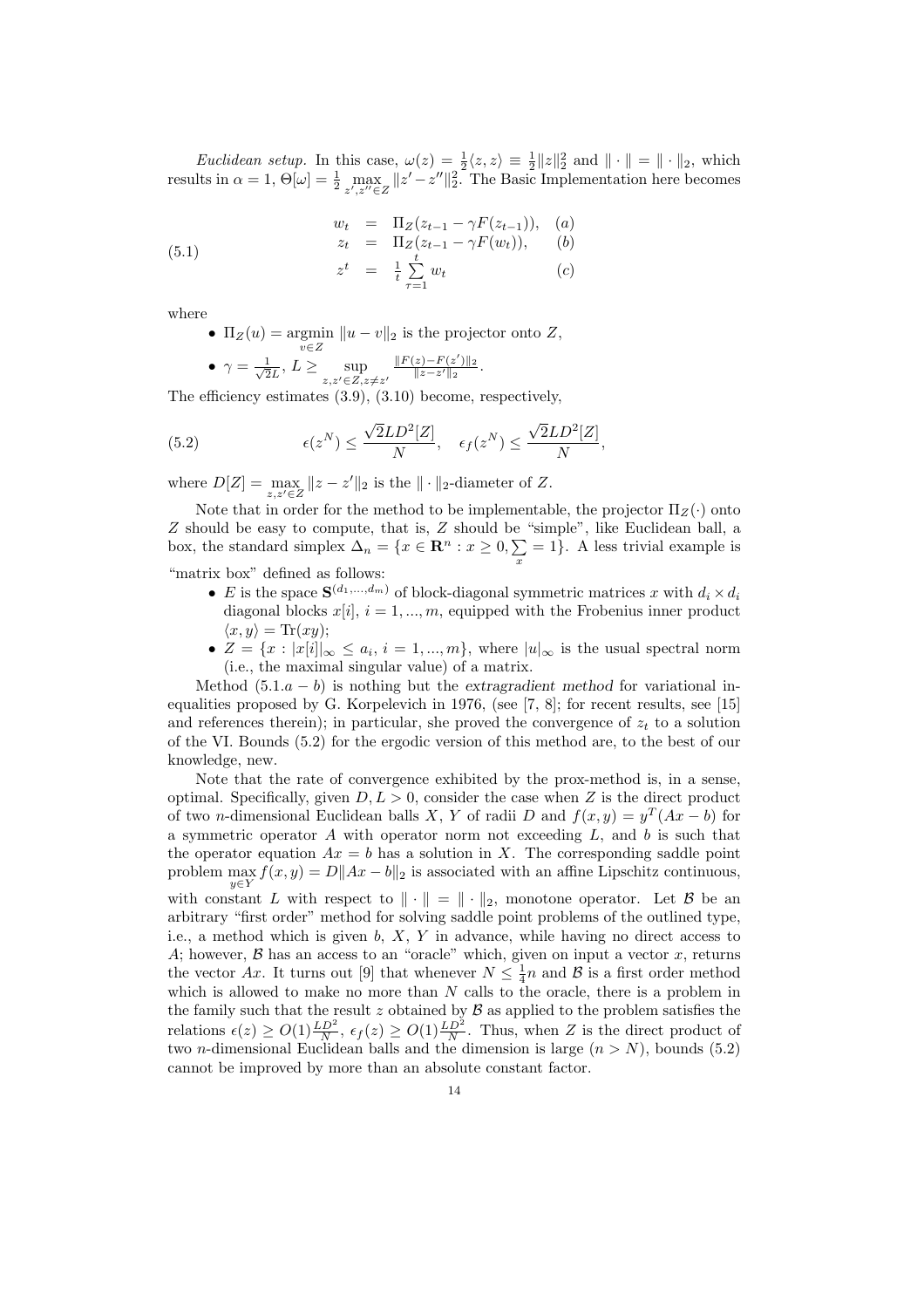Spectahedron setup. In this case,

- $\bullet\ \ E=\mathbf{S}^{(d_1,...,d_m)},$
- $Z = \{z \in E : z \succeq 0, \text{Tr}(z) = 1, z[i] \le a_i I_{d_i}, i = 1, ..., m\},\$
- $\omega(\cdot)$  is the "regularized matrix entropy"

(5.3) 
$$
\omega(z) = \sum_{i=1}^{n} (\lambda_i(z) + n^{-1}\delta) \ln(\lambda_i(z) + n^{-1}\delta),
$$

$$
n = \sum_{\ell=1}^{m} k_{\ell},
$$

where  $\delta \in (0,1]$  is a once for ever fixed regularization parameter (say,  $\delta =$  $10^{-16}$ ) and  $\lambda_j(z)$ ,  $j = 1, ..., n \equiv d_1 + ... + d_m$ , are the eigenvalues of  $z \in E$ ;

•  $\|\cdot\|$  is the norm  $|z|_1 = \sum_{j} |\lambda_j(z)|$  (so that  $\|\cdot\|_*$  is the usual matrix norm  $|z|_{\infty}$ ).

Note that in the case of  $d_i = 1, i = 1, ..., m, Z$  is just the truncated simplex  $\{x \in \mathbb{R}^m : |x| \leq x\}$  $\mathbf{R}^m : 0 \le x_i \le b_i, \sum x_i = 1 \}.$ 

It is known (see, e.g., [2]) that for the Spectahedron setup one has

(5.4) 
$$
\alpha \ge \frac{1}{2}, \ \Theta[\omega] \le 4\ln(n/\delta) = O(1)\ln n
$$

so that the efficiency estimates  $(2.13)$ ,  $(2.14)$  for the Basic implementation become, respectively,

(5.5) 
$$
\epsilon(z^N) \le O(1) \frac{L \ln(n)}{N}, \quad \epsilon_f(z^N) \le O(1) \frac{L \ln(n)}{N},
$$

where L is an a priori upper bound on the "1, $\infty$ " Lipschitz constant

$$
L_* = \sup_{z,z' \in Z, z \neq z'} \frac{|F(z) - F(z')|_{\infty}}{|z - z'|_1}
$$

of the operator F.

Note that basically the only computation at a step of our prox-method, aside of computing F at a point, is computing  $P_z(\xi)$  for given z and  $\xi$ , that is, solving the optimization problem of the form

(5.6) 
$$
\min_{z \in Z} \{ \omega(z) + \langle p, z \rangle \}.
$$

It is easily seen that solving the latter problem reduces to

1) computing the eigenvalue decompositions  $p[i] = V_i \text{Diag}\{\pi_{i1}, ..., \pi_{id_i}\} V_i^T$  of the diagonal blocks  $p[i]$  of  $p$ ;

2) finding the solution  $\xi^*$  to the problem

$$
\min_{\xi} \left\{ \sum_{i=1}^{m} \sum_{j=1}^{d_i} \left[ (\xi_{ij} + n\delta^{-1}) \ln(\xi_{ij} + n\delta^{-1}) + \pi_{id_i} \xi_{ij} \right] : 0 \le \xi_{ij} \le a_i, \sum_{i=1}^{m} \sum_{j=1}^{d_i} \xi_{ij} = 1 \right\};
$$
\n(5.7)

3) recovering the optimal solution  $z^*$  to (5.6) as  $z^*[i] = V_i \text{Diag} \left\{ \xi_{i1}^*, ..., \xi_{id_i}^* \right\}$  $V_i^T,$  $i = 1, ..., m$ .

Now, 3) is easy. 2) also is easy:  $\xi_{ij}^* = f_{ij}(\lambda_*)$ , where

$$
f_{ij}(\lambda) = \Pi_{[0,a_i]}(\underbrace{\exp\{\lambda - \pi_{ij}\} - n^{-1}\delta}_{s_{ij}(\lambda)})
$$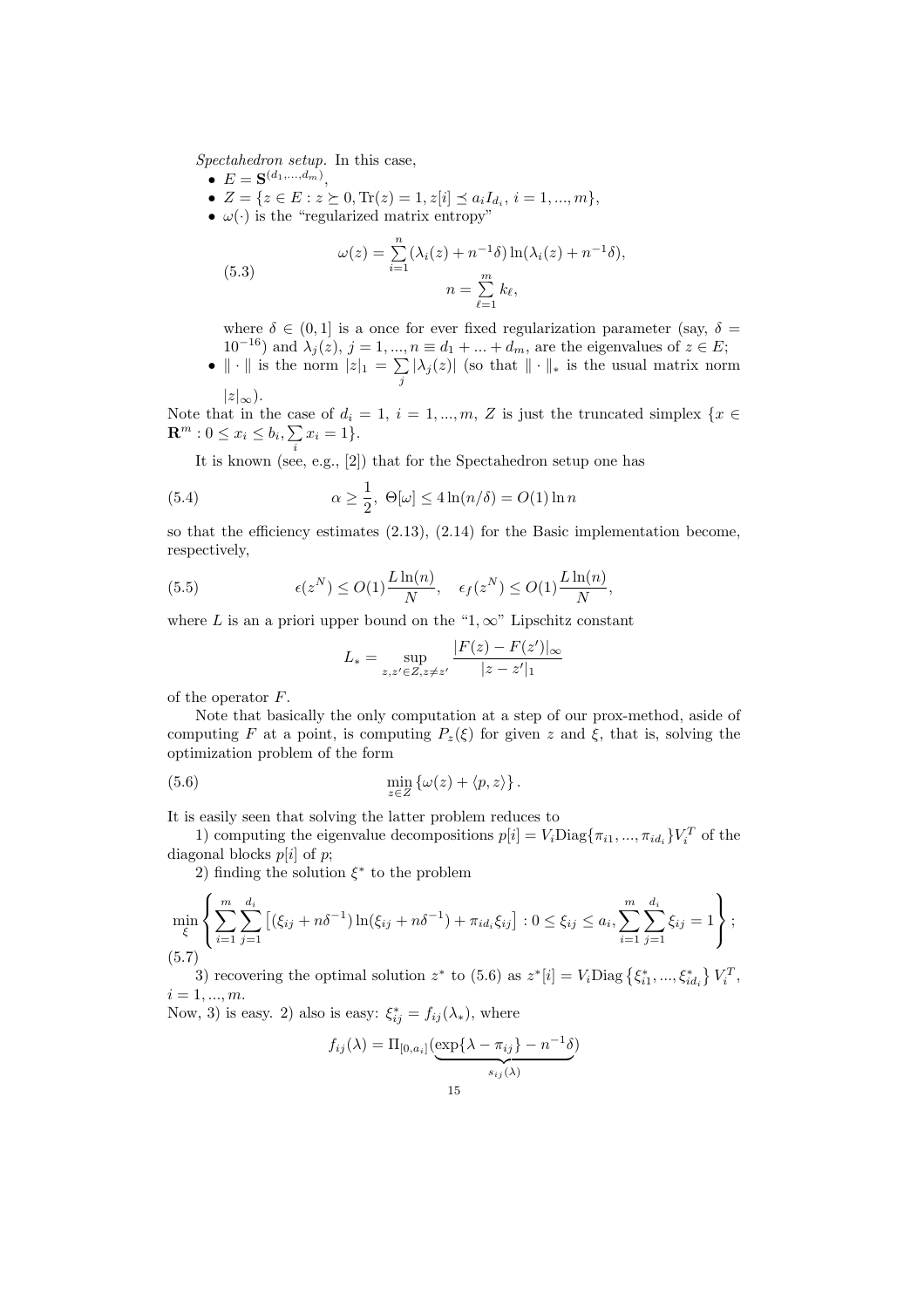is the closest to  $s_{ij}(\lambda)$  point in the segment  $[0, a_i]$ , and  $\lambda_*$  is the root of the equation

(5.8) 
$$
\sum_{i} \sum_{j} f_{ij}(\lambda) = 1.
$$

This equation can be easily solved by bisection; as a result, it takes just  $O(n)$  operations to implement 2) within machine precision. Note also that when  $\delta$  is less than machine zero, from computer's viewpoint  $f_{ij}(\lambda) = \min [a_i, \exp{\lambda - \pi_{ij}}]$ ; if, in addition, there is no truncation (i.e.,  $a_i = 1$  for all i), computing  $\xi_{ij}^*$  requires no bisection, since within machine precision one has

$$
\xi_{ij}^* = \frac{\exp\{-\pi_{ij}\}}{\sum_{r} \sum_{s} \exp\{-\pi_{rs}\}}.
$$
3)

We see that the only "nontrivial" operation in solving  $(5.6)$  is 1). This operation is "numerically tractable", when the sizes  $d_i$  of blocks in  $z \in Z$  are within few hundreds, and is easy, when these sizes are small integers; in particular, with  $d_i = O(1)$  solving (5.6) within machine precision costs just  $O(d_1 + ... + d_m)$  operations.

Mixed setups. In some applications (e.g., in those we are about to consider),  $E$ is the direct product of Euclidean spaces  $E_k$ ,  $k = 1, ..., K$ , Z is the direct product of "standard" sets  $Z_k \subset E_k$  (simplexes, boxes, spectahedrons,...), and we know what are "good setup parameters"  $\omega_k(\cdot), \| \cdot \|_k$  for every one of the factors; the question is how to "assemble" these entities into a "reasonably good" setup for a variational inequality on  $Z = Z_1 \times ... \times Z_K$ . When answering this question, we assume that we know the quantities  $\Theta_k = \Theta[\omega_k]$ , the parameters  $\alpha_k$  of strong convexity of  $\omega_k(\cdot)|_{Z_k}$ w.r.t.  $\|\cdot\|_k$ , and upper bounds  $L_{pq}$  on "partial Lipschitz constants"

$$
L_{pq}^{*} = \max_{z,z' \in Z} \left\{ \frac{\|F_p(z) - F_p(z')\|_p^*}{\|z_q - z'_q\|_q} : z_\ell = z'_\ell, \ell \neq q, z_q \neq z'_q \right\}
$$

of the monotone operator F in question. Here  $u_p$  is the natural projection of u on  $E_p$ , and  $\|\cdot\|_k^*$  is the norm on  $E_k$  which is conjugate to  $\|\cdot\|_k$ . To simplify our considerations, assume that  $L_{pq} = L_{qp}^{4}$ . Let us look at "assemblings" of the form

$$
(5.9)(z) = \sum_{k=1}^{K} \gamma_k \omega_k(z_k), \quad ||z|| = \sqrt{\sum_{k=1}^{K} \mu_k^2 ||z_k||_k^2} \quad \left[\Leftrightarrow ||z||_* = \sqrt{\sum_{k=1}^{K} \mu_k^{-2} [||z_k||_k^*]^2} \right]
$$

where  $\mu_k > 0$ ,  $\gamma_k > 0$  are parameters of the construction. Note that auxiliary problems (1.6) associated with  $Z = Z_1 \times ... \times Z_K$  and  $\omega(\cdot)$  given by (5.9) are easy, provided that this is the case for similar problems associated with every pair  $Z_k, \omega_k(\cdot)$ . Further, we can easily express the (natural bounds on the) quantities  $\Theta[\omega]$ ,  $\alpha$ , and L (the

<sup>&</sup>lt;sup>3)</sup>This explains the computational advantages of regularized entropy with  $\delta$  of order of machine <sup>3)</sup>This explains the computational advantages of regularized entropy with  $\delta$  of order of machine zero as compared to other functions ensuring (5.4), like  $\sum_{i} \lambda_i^p(x)$  with appropriately chosen p, specif-

ically,  $p = 1 + O(1)/\ln(n)$ ; with the latter choice of  $\omega$ , computing  $P_z(\cdot)$  would always require a bisection to solve the corresponding version of (5.8).

<sup>&</sup>lt;sup>4)</sup>Note that in the saddle point case  $(Z = X \times Y, Z_k)$  are direct factors in either X, or Y, and  $F_k(z) = \epsilon_k(\nabla f(z))_k$  with  $\epsilon_k = \pm 1$ , which is the case of our primary interest, one has  $L_{k\ell}^* = L_{\ell k}^*$ , so that the assumption  $L_{k\ell} = L_{\ell k}$  is fully justified.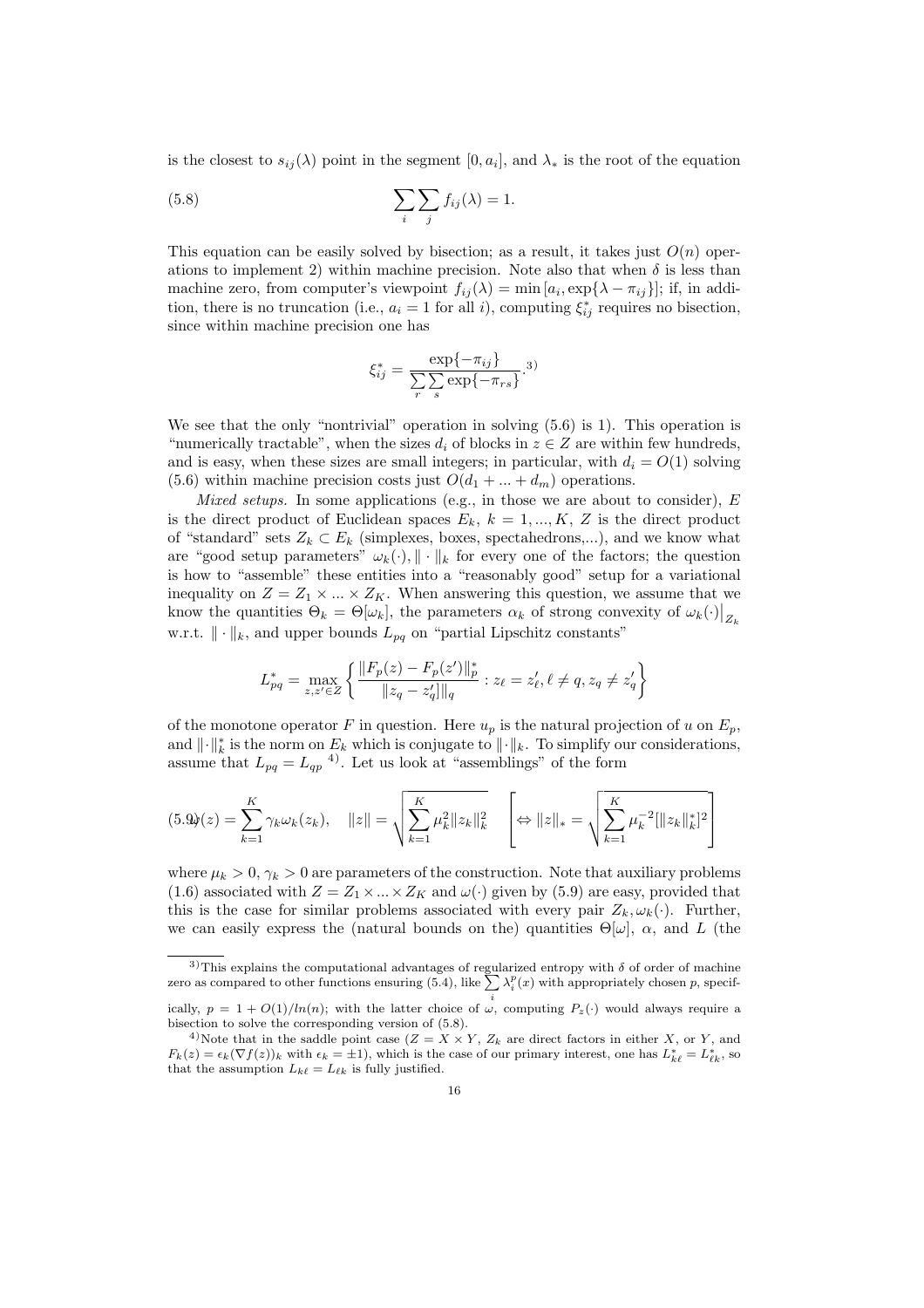Lipschitz constant L of F w.r.t.  $\|\cdot\|$  in terms of  $\mu, \gamma$ ; a straightforward computation demonstrates that

$$
(5.10)\Theta[\omega] \leq \widetilde{\Theta} = \sum_{k} \gamma_k \Theta[\omega_k], \ \alpha \geq \widetilde{\alpha} = \min_{k} \frac{\gamma_k \alpha_k}{\mu_k^2}, \ L \leq \widetilde{L} = | \left[ \mu_k^{-1} \mu_\ell^{-1} L_{k\ell} \right] |_{\infty}.
$$

Now, what matters for the complexity bound of our method, the setup being given by  $\omega(\cdot)$ ,  $\|\cdot\|$ , is the quantity  $\alpha^{-1}\Theta L$  (the less it is, the better), and it is natural to look for the assembling which results in the smallest possible upper bound  $\tilde{\alpha}^{-1} \tilde{\Theta} \tilde{L}$  on this quantity. This problem can be easily solved; an optimal solution is given by (5.9) with the parameters  $\gamma_k$ ,  $\mu_k$  given by

(5.11) 
$$
M_{k\ell} := L_{k\ell} \sqrt{\frac{\Theta_k \Theta_\ell}{\alpha_k \alpha_\ell}}, \ \sigma_k := \frac{\sum_{\ell} M_{k\ell}}{\sum_{p,\ell} M_{p\ell}}, \ \gamma_k = \frac{\sigma_k}{\Theta_k}, \ \mu_k = \sqrt{\gamma_k \alpha_k}.
$$

For the resulting assembling, one has

(5.12) 
$$
\widetilde{\alpha} = \widetilde{\Theta} = 1, \quad \widetilde{L} = \sum_{k,\ell} L_{k\ell} \sqrt{\frac{\Theta_k \Theta_\ell}{\alpha_k \alpha_\ell}} \quad \text{5}
$$

By Theorem 3.2, the efficiency estimate for the resulting algorithm is

(5.13) 
$$
\epsilon(z^N) \leq \frac{\sqrt{2} \sum_{k,\ell} L_{k\ell} \sqrt{\frac{\Theta_k \Theta_\ell}{\alpha_k \alpha_\ell}}}{N}
$$

(in the saddle point case,  $\epsilon(\cdot)$  can be replaced with  $\epsilon_f(z^N)$ ).

Example 1: Matrix Game. Assume we are interested to find a saddle point of a bilinear function  $x^T Ay$ ,  $x \in \mathbb{R}^p$ ,  $y \in \mathbb{R}^q$ , on the product Z of two standard simplexes  $\Delta_p = \{x \geq 0 : \sum x_i = 1\}$  and  $\Delta_q = \{y \geq 0 : \sum y_j = 1\}$ . Consider the proxmethod with mixed setup corresponding to Spectahedron setups for the factors. The<br>monotone operator in question is  $F(x, y) = \begin{bmatrix} Ay \\ AT_w \end{bmatrix}$ , so that  $L_{11} = L_{22} = 0$ , while  $-A^T x$ լr<br>-, so that  $L_{11} = L_{22} = 0$ , while  $L_{12} = L_{21}$  is the Lipschitz constant of the mapping  $x \mapsto A^T x$  considered as a mapping from  $(\mathbf{R}^p, \|\cdot\|_1)$  to  $(\mathbf{R}^q, \|\cdot\|_{\infty} \equiv \|\cdot\|_1^*),$  so that  $L_{12} = L_{21} = \max_{i,j} |A_{ij}|.$  Applying  $(5.4)$ ,  $(5.13)$ , we see that the algorithm yielded by the mixed setup obeys the efficiency estimate p

(5.14) 
$$
\max_{\epsilon_f(z^N)} \leq O(1) \frac{\max_{i,j} |A_{ij}| \sqrt{\ln(p+1) \ln(q+1)}}{N}
$$

(recall that we treat the entropy regularization parameter  $\delta$  as an absolute constant). In the Basic implementation of the resulting method, effort per step is dominated by two computations of  $F(\cdot)$ , that is, by 4 matrix-vector multiplications (two – by A and  $two - by A<sup>T</sup>$ ).

<sup>&</sup>lt;sup>5)</sup>The fact that (5.11) implies that  $\widetilde{\alpha} = \widetilde{\Theta} = 1$  follows immediately from (5.10). To verify that  $\lambda \equiv \sum$ The fact that  $(5.11)$ <br> $\sum_{k,\ell} L_{k\ell} \sqrt{\frac{\Theta_k \Theta_\ell}{\alpha_k \alpha_\ell}} \equiv \sum_{k,\ell}$  $\sum_{k,\ell} M_{k\ell} \ge \widetilde{L} \equiv \left[ \left[ \mu_k^{-1} \mu_\ell^{-1} L_{k\ell} \right] \right] \sim \equiv \left[ \left[ M_{k\ell} / \sqrt{\sigma_k \sigma_\ell} \right] \right] \sim$ , note that the matrix  $\lambda$ Diag $\{\sigma_1, ..., \sigma_m\} - [M_{k\ell}]$  is diagonal-dominated and therefore is  $\succeq 0$ , whence  $\lambda I_m - [M_{k\ell}/\sqrt{\sigma_k \sigma_\ell}] \succeq$ £ ¤ 0 as well.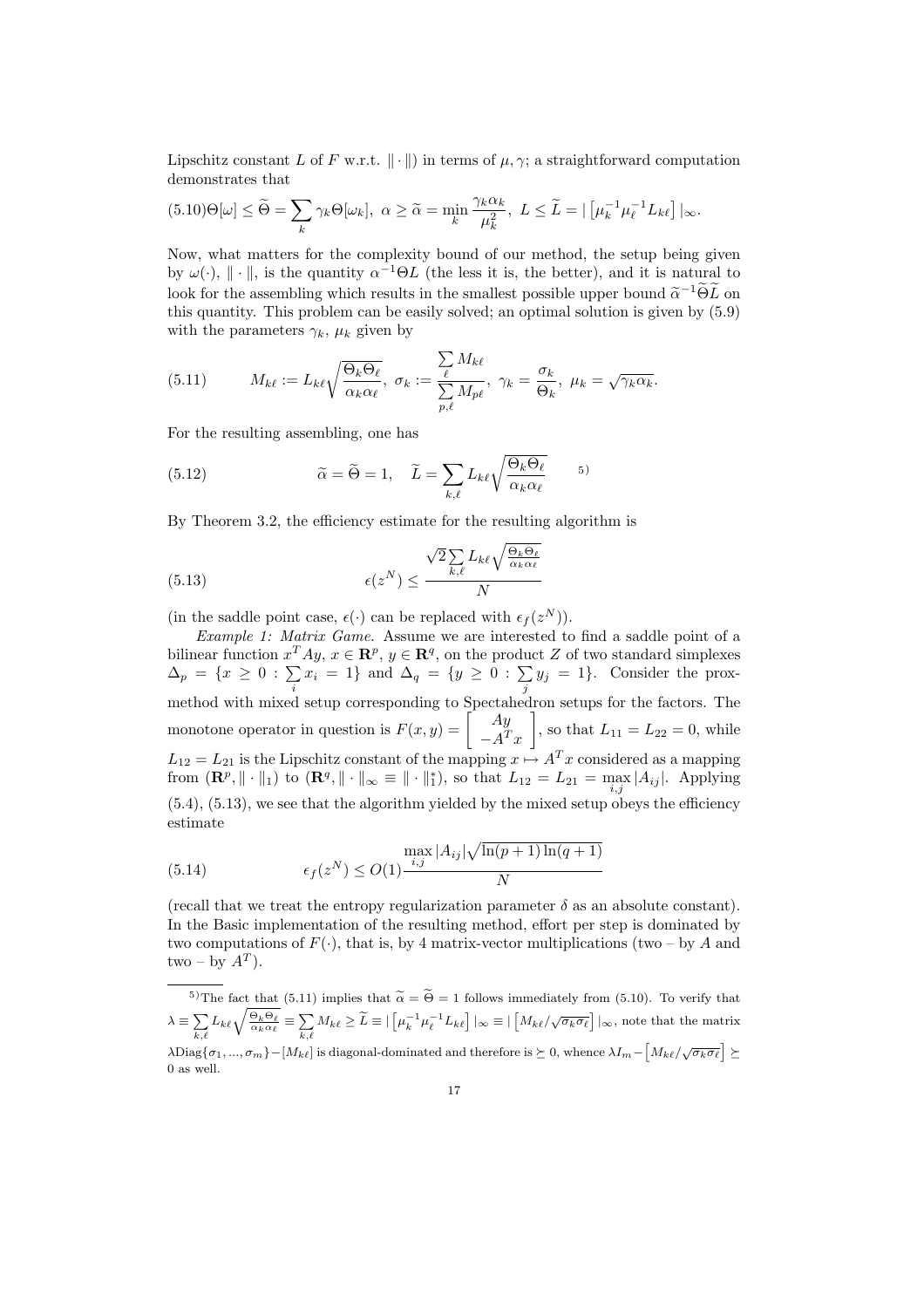Example 2: Semidefinite Programming. Matrix game considered in Example 1 can be interpreted as follows: we are given p diagonal matrices  $A_i$  (the diagonal entries of  $A_i$  form *i*-th row in the game matrix  $A$ ); the cost function of the first player is  $\overline{f}(x) = \max_{y \in \Delta_q} x^T A y$ , or, which is the same, is the largest eigenvalue of the matrix  $\overline{ }$  $A_i$  which has the smallest possible maximum eigenvalue. Now consider the latter  $x_iA_i$ , so that the first player is looking for a convex combination of the matrices problem in the case of symmetric matrices  $A_i \in \mathbf{S}^{(d_1,\ldots,d_m)}$ . This problem again can be posed as a saddle point problem for the bilinear function  $f(x, y) = \text{Tr}(y \sum_{i=1}^{p} x_i A_i)$ , with x running through the simplex  $\Delta_p$  and y running through the spectahedron  $\Sigma^d = \{y \in \mathbf{S}^{(d_1,\ldots,d_m)} : y \succeq 0, \text{Tr}(y) = 1\}.$  Indeed, for  $B \in \mathbf{S}^{(d_1,\ldots,d_m)}$ , the quantity  $\max_{y \in \Sigma^d} \text{Tr}(yB)$  is exactly the maximum eigenvalue  $\lambda_{\max}(B)$  of B. Thus, finding a saddle point of  $f(x, y)$  on the direct product of  $\Delta_p \times \Sigma^d$  is exactly the semidefinite program of minimizing the maximum eigenvalue of a convex combination of matrices  $A_1, ..., A_p$ . Equipping both factors with Spectahedron setup, we get  $\Theta_1 = O(1) \ln(p+1)$ ,  $\Theta_2 =$  $O(1) \ln(q+1), q = d_1 + ... + d_m, \alpha_1 = \alpha_2 = O(1).$  The associated monotone operator<br>is  $F(x, y) = \begin{bmatrix} (\text{Tr}(A_1y), ..., \text{Tr}(A_py))^T \\ -\sum_{x_i} A_i \end{bmatrix}$ , so that  $L_{11} = L_{22} = 0$  and  $L_{12} = L_{21}$  is  $\frac{y}{-\sum}$  $\sum_i x_i A_i$  $\frac{2}{7}$ , so that  $L_{11} = L_{22} = 0$  and  $L_{12} = L_{21}$  is the Lipschitz constant of the mapping  $x \mapsto \sum_{r=1}^{p}$ 

 $\sum_{i=1} x_i A_i$  considered as a mapping from  $(\mathbf{R}^p, \|\cdot\|_1)$  to  $(\mathbf{S}^{(d_1,...,d_m)}, |\cdot|_{\infty} \equiv |\cdot|_1^*)$ , so that  $L_{12} = L_{21} = \max_{1 \leq i \leq p} |A_i|_{\infty}$ . Applying  $(5.4)$ ,  $(5.13)$ , we see that the algorithm yielded by the mixed setup obeys the efficiency estimate

(5.15) 
$$
\epsilon_f(z^N) \leq O(1) \frac{\max_{1 \leq i \leq p} |A_i|_{\infty} \sqrt{\ln(p+1)\ln(q+1)}}{N}.
$$

In the Basic implementation of the resulting method, effort per step is dominated by two computations of  $F(\cdot)$  and by two eigenvalue decompositions of matrices from  $\mathbf{S}^{(d_1, ..., d_m)}$ .

Example 3. Computing Lovasz capacity. The Lovasz capacity number  $\vartheta$  of a graph with vertices  $1, ..., n$  and an m-element set of arcs V is, by definition, the optimal value in the optimization problem

(5.16) 
$$
\min_{x \in X} \lambda_{\max}(d+x) = \min_{x \in X} \max_{y \in \Sigma_n} f(x, y), \quad f(x, y) = \text{Tr}([d+x]y),
$$

where  $\Sigma_n = \{x \in \mathbf{S}^n : x \succeq 0, \text{Tr}(x) = 1\}, d =$ ·  $d_{ij} =$ ½ 0,  $(i, j) \in V$ 1,  $(i, j) \notin V$  $\overline{a}$ , and  $X$  is the set of all symmetric  $n \times n$  matrices  $x = [x_{ij}]$  such that  $x_{ij} = 0$  for  $(i, j) \notin V$ . Note that for an optimal x the matrix  $\vartheta I - [d + x]$  is positive semidefinite, so that nonzero entries in x satisfy the bound  $|x_{ij}| \leq \vartheta - 1$ . It follows that if  $\mu$  is a valid a priori upper bound on  $\vartheta$ , then

(5.17) 
$$
\vartheta = \min_{x \in X_{\mu}} \max_{y \in \Sigma_n} \text{Tr}([d+x]y), \quad X_s = \{x \in X : |x_{ij}| \le s - 1\}.
$$

Consequently, we can approximate  $\vartheta$  by our prox-method as applied to the (variational inequality associated with the) saddle point problem (5.17). Equipping  $X_\mu$  with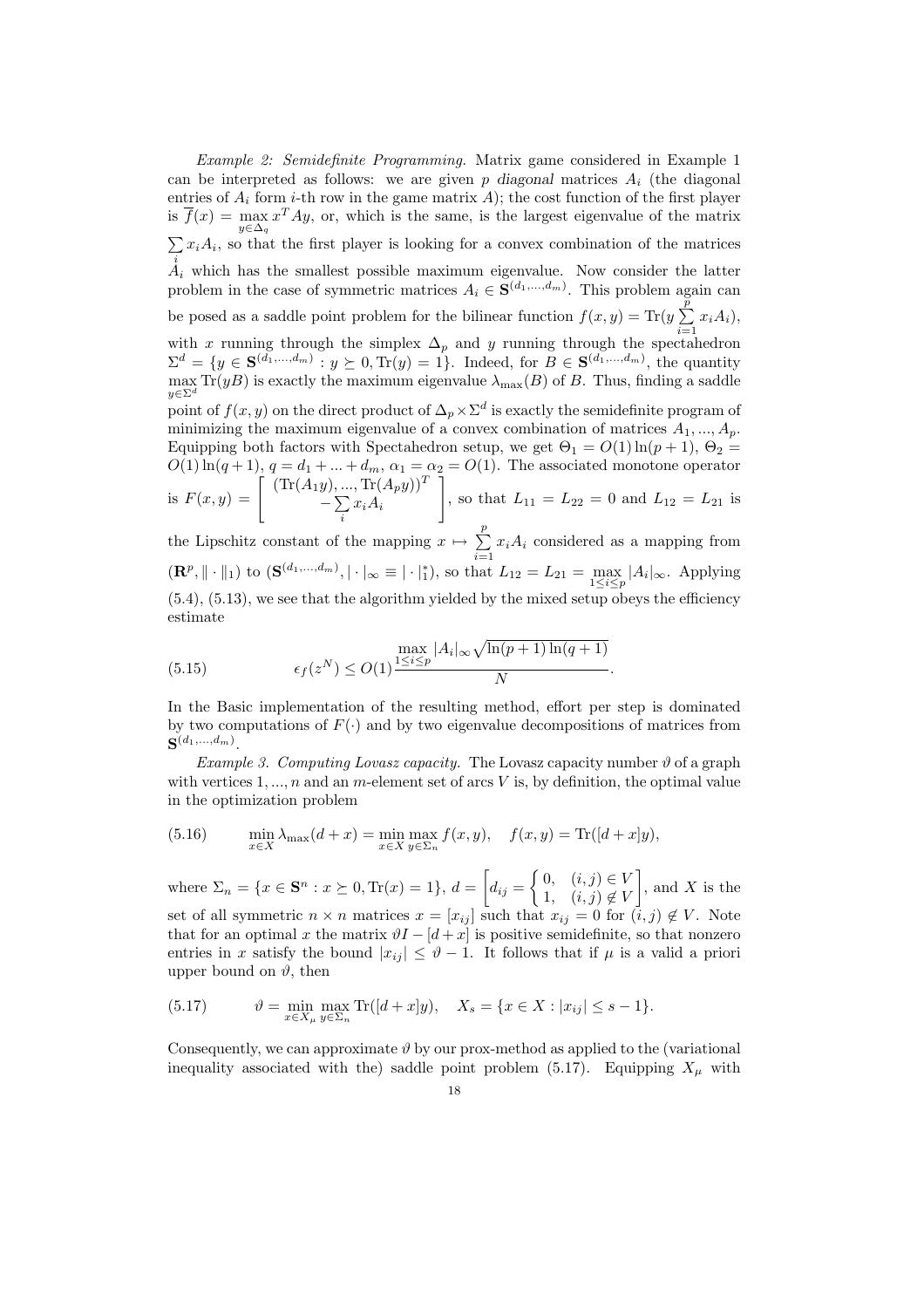Euclidean setup, and  $\Sigma_n$  with the Spectahedron one, we have  $\alpha_1 = 1, \alpha_2 \geq 1/2$ ,  $\Theta_1 = \frac{1}{2} \max_{x',x'' \in X_\mu} ||x' - x''||_2^2 = 4m\mu^2$ , where m is the number of arcs in the graph, and  $\Theta_2 = O(1) \ln(n+1)$ . The monotone operator in question is  $F(x, y) = \begin{bmatrix} y \\ y \end{bmatrix}$  $\overline{a}$ 

 $\begin{bmatrix} 9 \\ -x - d \end{bmatrix}$ , so that  $L_{11} = L_{22} = 0$ , while  $L_{12} = L_{21}$  is the Lipschitz constant of the mapping  $x \mapsto x$ considered as the mapping from  $(\mathbf{S}^n, |\cdot|_2)$  to  $(\mathbf{S}^n, |\cdot|_\infty \equiv |\cdot|^*_1)$ , that is,  $L_{12} = L_{21} = 1$ . Applying (5.4), (5.13), we see that the algorithm yielded by the mixed setup obeys the efficiency estimate

(5.18) 
$$
\epsilon_f(z^N) \le O(1) \frac{\mu \sqrt{m \ln(n)}}{N}.
$$

For Basic implementation, the effort per step is dominated by the necessity to find eigenvalue decompositions of two matrices from  $S<sup>n</sup>$ , which requires  $O(n<sup>3</sup>)$  operations. Note that  $\epsilon_f(x^N, y^N)$  is the difference of the quantities  $\max_{y \in \Sigma_n} \text{Tr}([d+x^N]y) = \lambda_{\max}(d+x^N)$  $x^N$ ) (which is an upper bound on  $\vartheta$ ) and the easily computable quantity  $\min_{x \in X_\mu} \text{Tr}([d +$  $x|y^N$  (which is a lower bound on  $\vartheta$ ). Computing these bounds, we localize the Lovasz capacity  $\vartheta$  in a segment of the length  $\epsilon_f(x^N, y^N)$ .

We always can take  $\mu = n$ ; with this choice, bound (5.18) implies that in order to approximate  $\vartheta$  within absolute accuracy  $\epsilon$ , it suffices to run  $O\left(n\sqrt{m\ln(n)}\epsilon^{-1}\right)$ steps of the algorithm. Since the arithmetic cost of a step is  $O(n^3)$ , we arrive at the overall complexity O n. since the arithm<br>  $n^4 \sqrt{m \ln(n)} \epsilon^{-1}$  $\leq$  O  $\frac{c}{ }$  $n^5 \sqrt{\ln(n)} \epsilon^{-1}$ operations. Note that a slight modification of the outlined construction (see Section 6) allows to approximate  $\vartheta$ <br>within relative accuracy  $\epsilon$  (i.e., within absolute accuracy  $\epsilon q$ ) in  $O(n^3 \sqrt{m \ln(n)} \epsilon^{-1})$ within relative accuracy  $\epsilon$  (i.e., within absolute accuracy  $\epsilon \vartheta$ ) in  $O\left(n^3 \sqrt{m \ln(n)} \epsilon^{-1}\right) \le$  $O(n^4\sqrt{\ln(n)}\epsilon^{-1})$  operations. It is instructive to compare these complexity estimates with those for Interior Point methods: for an  $n$ -node graph with no specific structure and the number arcs in both the graph and its complement of order of  $n^2$ , the arithmetic cost of a single iteration in an IP method is  $O(n^6)^6$ . Thus, when approximating Lovasz capacity with fixed absolute (relative) accuracy, the prox method outperforms the IP ones by factors of order of  $O(n/\sqrt{\ln n})$ , (respectively,  $O(n^2/\sqrt{\ln n})$ )  $\ln n$ ).

In the examples above, we have dealt with optimization problems which can be reformulated as saddle point problems for bi-affine functions. An application which goes beyond this specific situation is minimization of the maximum of smooth (with Lipschitz continuous gradients) convex functions. Indeed, the problem

$$
\min_{x \in X} \max_{1 \le \ell \le m} f_{\ell}(x)
$$

is nothing but the saddle point problem

$$
\min_{x \in X} \max_{y \in \Delta_m} f(x, y), \quad f(x, y) = \sum_{\ell=1}^m y_\ell f_\ell(x).
$$

<sup>&</sup>lt;sup>6)</sup>Indeed, under our assumptions both the semidefinite program  $\min_{\theta,x\in X} \{\theta : \theta I \succeq d + x\}$  defining  $\vartheta$  and the dual of this program have  $O(n^2)$  design variables, so that the cost of a Newton step is  $O(n^6)$ .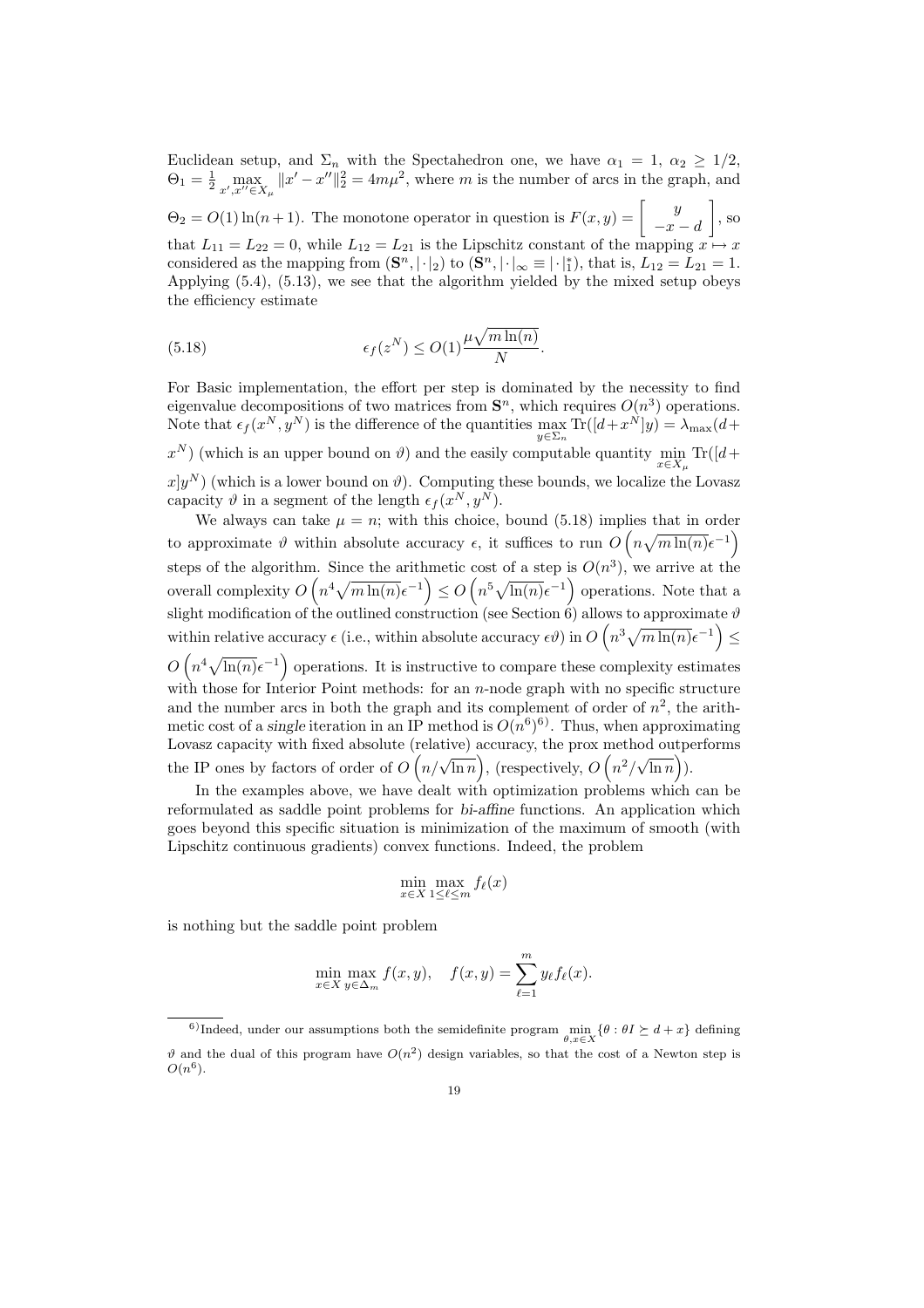When  $f_\ell$  are smooth on X, the convex-concave function  $f(x, y)$  possesses Lipschitz continuous gradient, and the associated saddle point problem can be solved by our prox-method.

6. Numerical illustration. Below we present numerical results obtained with our prox-method on matrix games (Example 1) and Lovasz capacity problem (Example 3), with the setups described in the previous section. Our implementation was, essentially, the Basic one with the only modification: instead of using all the time fixed "theoretically safe" stepsizes  $\gamma_t = ga\overline{m}ma \equiv \frac{\alpha}{\sqrt{2}L}$ , a simple policy for on-line adjusting the stepsizes was used. Specifically, whenever at a step of the method the termination condition (3.4) was met after at most 2 inner iterations, the starting value of  $\gamma$  at the next step was taken 1.2 times larger than the final value of  $\gamma$  used at the previous step. On the other hand, when in course of a step the termination condition was not met during the first 3 inner iterations, the current value of  $\gamma$  at every subsequent inner iteration was reduced according to  $\gamma \mapsto \max[\gamma/2, \overline{\gamma}]$ . The regularization parameter  $\delta$  in (5.3) was set to 1.e-16.

*Matrix games.* We dealt with "square" matrix games  $\min_{x \in \Delta_p} \max_{y \in \Delta_p} f_A(x, y)$ ,  $f_A(x, y) =$ 

 $x^T A y$  with sparse matrices A generated as follows. We first chose at random cells ij with nonzero entries  $A_{ij}$ , with a given probability  $\kappa$  to choose a particular cell. In the chosen cells, the values of  $A_{ij}$  were picked at random from the uniform distribution on [−1, 1]. Periodically we measured the "actual accuracy"

$$
\epsilon_f(z^t) = \max_{y \in \Delta_q} (x^t)^T A y - \min_{x \in \Delta_p} x^T A y^t = \max_{1 \le j \le q} (A^T x^t)_j - \min_{1 \le i \le p} (A y^t)_i
$$

of current approximate solution  $z^t = (x^t, y^t)$ .

Note that with  $|A_{ij}| \leq 1$ , the efficiency estimate (5.14) implies that

(6.1) 
$$
N(\epsilon) \equiv \min\{N : \epsilon_f(x^N, y^N) \le \epsilon\} \le \frac{16\ln(2p)}{\epsilon}.
$$

The numerical results are presented in Table 1. We see that qualitatively speaking, the actual performance of the algorithm obeys the complexity bound (6.1) (see the values of the products  $#F \cdot \epsilon$ . At the same time, the "empirical" constants C in the bound  $\epsilon_f(x^t, y^t) \approx \frac{C}{t}$  are essentially better than the constant 16 ln(2p) in (6.1); moreover, these constants seem to decrease as  $p$  grows. This phenomenon is in full accordance with surprisingly nice behaviour of our simple on-line adjustment of the stepsizes: the "theoretically safe" value of them is about 0.125, while the averaged, over t, empirical value varies from  $\approx 3$  for the smallest example to  $\approx 400$  for the largest one. Note that even those "large" values of  $\gamma_t$  still allow to keep the average number of computations of F per step well below 3. Of course, we do not pretend to consider our experiments as conclusive – the nice picture we observe perhaps reflects specific features of randomly generated game problems.

Computing Lovasz capacity. In order to work with "meaningful" upper bound  $\mu$  on  $\vartheta$ , the execution was split into subsequent stages. At every stage, we applied the method to the saddle point problem (5.17) with the upper bound on the Lovasz capacity  $\vartheta$ , coming from the previous stage, in the role of  $\mu$  (at the very first stage,  $\mu$ was set to the number  $n$  of nodes). A stage was terminated when the current upper bound on  $\vartheta$  became  $\langle \mu/2 \rangle$ . It is easily seen that with this implementation of the prox-method, the total number of steps to approximate  $\vartheta$  within relative accuracy  $\epsilon$ prox-method, the total number of steps to approximate v within relative accuracy  $\epsilon$  is, up to logarithmic factors,  $O(1)n^3\sqrt{m} \leq O(1)n^4$ , where m is the number of arcs.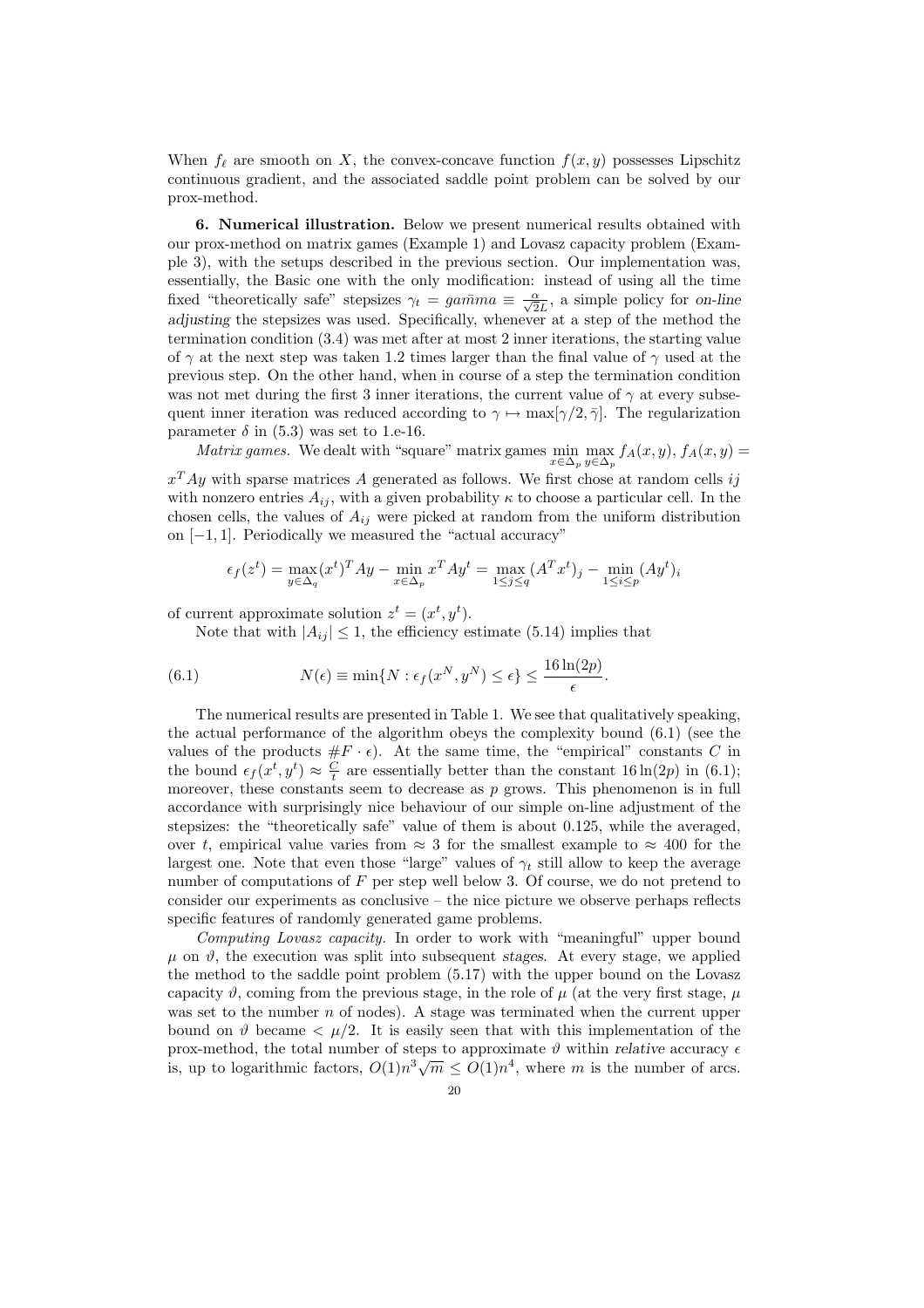| $\boldsymbol{p}$<br>$\kappa$ |                                       | $t=1$                | $t=32$   | $t = 64$         | $t = 128$        | $t = 256$        | $t = 512$        | $t = 1024$       | $t = 2048$       | $_{\rm CPU}$<br>sec |
|------------------------------|---------------------------------------|----------------------|----------|------------------|------------------|------------------|------------------|------------------|------------------|---------------------|
|                              | $\epsilon$                            | $2.5e-1$             | $3.7e-2$ | $1.6e-2$         | $7.6e-3$         | $3.7e-3$         | $1.8e-3$         | 8.6e-4           | $4.3e-4$         |                     |
|                              | $\epsilon$<br>$\epsilon_1$            | $\overline{1.0}$     | $1.4e-1$ | $6.2e-2$         | $3.0e-2$         | $1.5e-2$         | $7.0e-3$         | $3.4e-3$         | $1.7e-3$         |                     |
| 100                          | #F                                    | $\overline{2}$       | 72       | 144              | 296              | 592              | 1184             | 2376             | 4752             | 12                  |
| 1.0                          | $\#F\cdot\epsilon$                    | $5.1e-1$             | 2.6      | 2.3              | 2.3              | 2.2              | 2.1              | 2.0              | 2.0              |                     |
|                              | $\bar{\gamma}$                        | 0.5                  | 2.7      | $\overline{3.0}$ | $\overline{3.2}$ | $\overline{3.2}$ | $\overline{3.3}$ | $\overline{3.3}$ | $\overline{3.3}$ |                     |
|                              | $\epsilon$                            | $7.4e-2$             | $1.4e-2$ | $5.1e-3$         | $2.2e-3$         | $1.0e-3$         | $4.8e-4$         | $2.4e-4$         | $1.2e-4$         |                     |
|                              | $\overline{\epsilon}$<br>$\epsilon_1$ | 1.0                  | $1.9e-1$ | $7.0e-2$         | $3.0e-2$         | $1.4e-2$         | $6.5e-3$         | $3.2e-3$         | $1.6e-3$         |                     |
| 500                          | #F                                    | $\overline{2}$       | 68       | 145              | 293              | 589              | 1185             | 2373             | 4753             | 62                  |
| 0.2                          | $\#F\cdot\epsilon$                    | $1.5e-1$             | $9.7e-1$ | $7.5e-1$         | $6.5e-1$         | $6.0e-1$         | $5.7e-1$         | $5.7e-1$         | $5.7e-1$         |                     |
|                              | $\bar{\gamma}$                        | 0.5                  | 8.3      | 11.5             | 13.0             | 13.9             | 14.3             | 14.5             | 14.6             |                     |
|                              | $\epsilon$                            | $\overline{4}$ .0e-2 | $9.2e-3$ | $2.9e-3$         | $1.2e-3$         | $5.5e-4$         | $2.7e-4$         | $1.3e-4$         | $6.5e-5$         |                     |
|                              | $rac{\epsilon}{\epsilon_1}$           | 1.0                  | $2.3e-1$ | $7.3e-2$         | $2.9e-2$         | $1.4e-2$         | $6.8e-3$         | $3.3e-3$         | $1.6e-3$         |                     |
| 1000                         | #F                                    | $\overline{2}$       | 68       | 140              | 292              | 588              | 1180             | 2372             | 4748             | 144                 |
| 0.1                          | $\overline{\#F\cdot\epsilon}$         | $8.0e-2$             | $6.3e-1$ | $4.1e-1$         | $3.4e-1$         | $3.2e-1$         | $3.2e-1$         | $3.2e-1$         | $3.1e-1$         |                     |
|                              | $\bar{\gamma}$                        | 0.5                  | 14.3     | 23.4             | 27.2             | 28.4             | 29.2             | 29.6             | 29.9             |                     |
|                              | $\epsilon$                            | $3.3e-3$             | $2.9e-3$ | $7.9e-4$         | $2.7e-4$         | $9.5e-5$         | $3.8e-5$         | $1.5e-5$         | $6.6e-6$         |                     |
|                              | $rac{\epsilon}{\epsilon_1}$           | 1.0                  | $8.8e-1$ | $2.4e-1$         | $8.2e-2$         | $2.9e-2$         | $1.2e-2$         | $4.6e-3$         | $2.0e-3$         |                     |
| 10,000                       | #F                                    | $\overline{2}$       | 64       | 138              | 285              | 578              | 1169             | 2355             | 4732             | 1607                |
| $5.0e-3$                     | $\overline{F\cdot\epsilon}$           | $6.6e-3$             | $1.9e-1$ | $1.1e-1$         | $7.7e-2$         | $5.5e-2$         | $4.5e-2$         | $3.5e-2$         | $3.1e-2$         |                     |
|                              | $\bar{\gamma}$                        | 0.5                  | 26.6     | 106.4            | 135.6            | 181.3            | 241.3            | 289.4            | 335.9            |                     |
|                              | $\epsilon$                            | $1.8e-3$             | $1.8e-3$ | $4.9e-4$         | $1.5e-4$         | $7.8e-5$         | $2.9e-5$         | $1.2e-5$         | $5.3e-6$         |                     |
|                              | $\epsilon$<br>$\epsilon_1$            | 1.0                  | $9.7e-1$ | $2.7e-1$         | 8.5e-2           | $4.3e-2$         | $1.6e-2$         | $6.9e-3$         | $2.9e-3$         |                     |
| 20,000                       | #F                                    | $\overline{2}$       | 64       | 139              | 288              | 578              | 1166             | 2342             | 4704             | 3566                |
| $2.5e-3$                     | $\overline{F\cdot\epsilon}$           | $3.6e-3$             | $1.1e-1$ | $6.7e-2$         | $4.4e-2$         | $4.5e-2$         | $3.4e-2$         | $2.9e-2$         | $2.5e-2$         |                     |
|                              | $\bar{\gamma}$                        | 0.5                  | 26.6     | 175.0            | 256.3            | 251.2            | 333.4            | 383.4            | 445.7            |                     |

TABLE  $6.1$ 

Experiments with matrix games.  $p = \dim x = \dim y$ ;  $\kappa$  – density of nonzeros in the game matrix;  $\epsilon = \epsilon_f(x^t, y^t); \epsilon_1 = \epsilon_f(x_0, y_0); \#F$  – total number of computations of  $F(\cdot)$  in course of steps 1, ...,  $t; \bar{\gamma} = t^{-1} \sum_{i=1}^{t}$  $\sum_{\tau=1} \gamma_{\tau}$ . MATLAB code was run on Pentium IV 1.3 GHz PC.

Note also that every pair  $(x, y) \in X \times Y$  (see (5.16)) produces a lower and an upper bound on  $\vartheta$ . The upper bound, of course, is merely  $\lambda_{\max}(d+x)$ , while the lower bound is obtained as follows. As we remember, the x-component of a saddle point of  $f(\cdot, \cdot)$  on  $X \times \Sigma_n$  is a matrix from  $X_{\vartheta-1}$ , whence

$$
\vartheta = \min_{\substack{x' \in X_{\vartheta - 1} \ y' \in \Sigma_n \\ \text{Tr}(dy) - (\vartheta - 1) \sum_{(i,j) \in V} |y_{ij}|}} \min_{\substack{x' \in X_{\vartheta - 1} \\ y_{ij}}} \text{Tr}([d + x']y) \\
= \text{Tr}(dy) - (\vartheta - 1) \sum_{(i,j) \in V} |y_{ij}| \\
\Rightarrow \vartheta \ge \frac{\text{Tr}(dy) + \sum_{(i,j) \in V} |y_{ij}|}{1 + \sum_{(i,j) \in V} |y_{ij}|}.
$$

Running the method, we computed the outlined upper and lower bounds on  $\vartheta$  given by iterates  $(x_t, y_t)$  and approximate solutions  $(x^t, y^t)$ , thus getting current "best observed" bounds. Computations were terminated when the difference between the "best observed so far" upper and lower bounds on  $\vartheta$  became  $\lt$  1. We have run the method on 6 randomly generated graphs and 6 Hamming graphs; the results are presented in Tables 2, 3.

## REFERENCES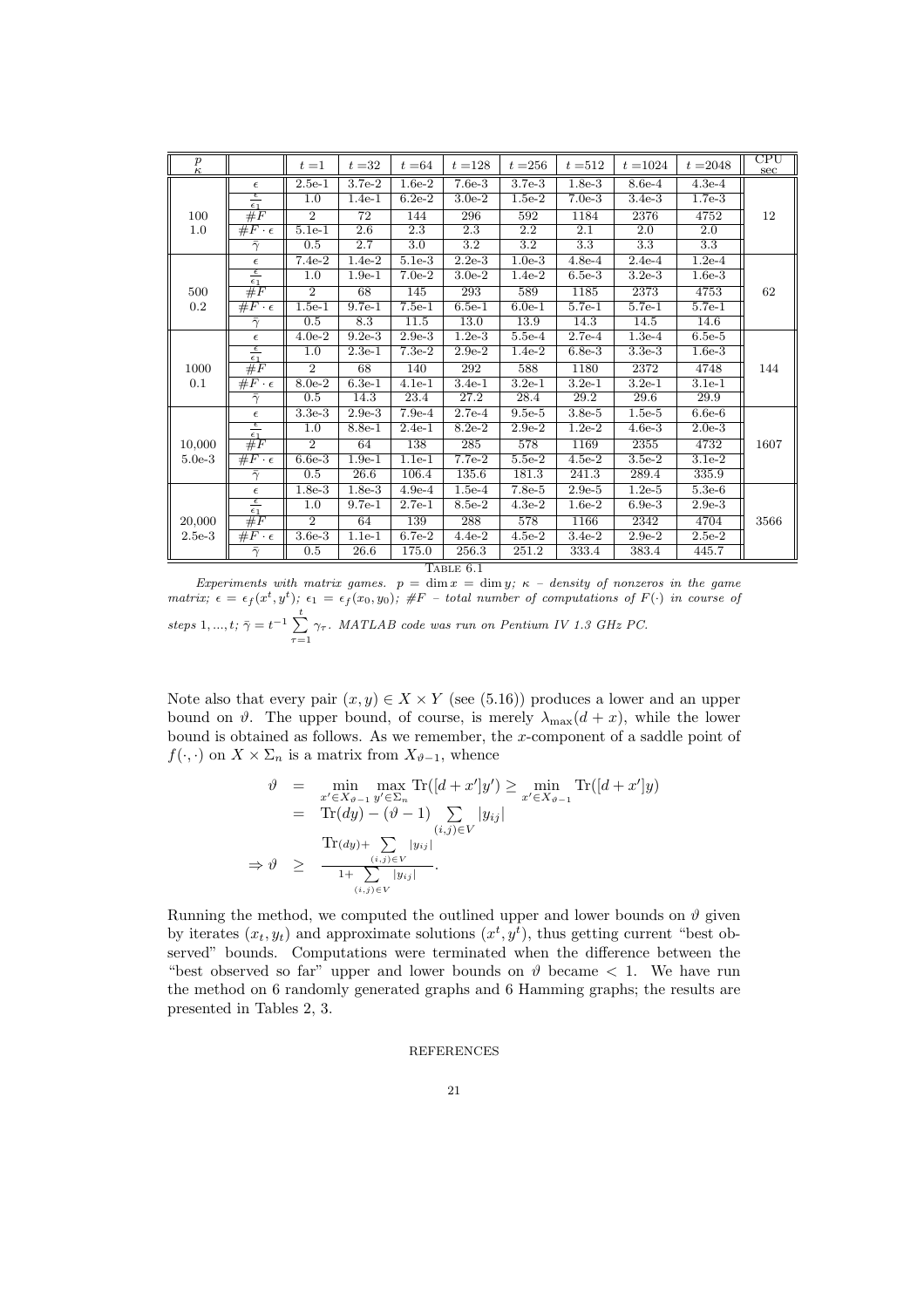|                                    | Sizes of graph $(n, m)$ |                |                |                |                |               |  |  |
|------------------------------------|-------------------------|----------------|----------------|----------------|----------------|---------------|--|--|
|                                    | (50.616)                | (100, 2459)    | (200, 4918)    | (300.11148)    | (400, 20006)   | (500, 62230)  |  |  |
| $[\vartheta,\overline{\vartheta}]$ | [7.47, 8.46]            | [10.08, 11.07] | [27.46, 28.42] | [34.17, 35.15] | [39.34, 40.32] | [22.19.23.17] |  |  |
| $\#F$                              | 527                     | 738            | 1003           | 3647           | 2067           | 1867          |  |  |
| CPU<br>sec                         |                         | 52             | 515            | 6608           | 9580           | 5215          |  |  |

### TABLE  $6.2$

Experiments with Lovasz capacity, random graphs. n is the number of nodes, m is the number of arcs;  $[\vartheta, \overline{\vartheta}]$  is the resulting localizer of  $\vartheta$ ; #F is the total number of eigenvalue decompositions of  $n \times n$  matrices in course of running the method.

|                                | Graph and sizes $(n, m)$ |                |                  |                |                  |                     |  |  |
|--------------------------------|--------------------------|----------------|------------------|----------------|------------------|---------------------|--|--|
|                                | $H_5^3(1)$               | $H^3_{5}(1,2)$ | $H_6^3(1)$       | $H_6^3(1,2)$   | $H_{10}^2(1)$    | $H_{10}^2(1,2,3,4)$ |  |  |
|                                | (243, 1215)              | (243, 6075)    | (729, 4374)      | (729,26244)    | (1024, 5120)     | (1024, 197120)      |  |  |
| $[\vartheta,\vartheta]$        | [80.59, 81.37]           | 17.49, 18.13   | [242.58, 243.33] | [48.25, 49.16] | [511.05, 512.02] | [17.37, 18.29]      |  |  |
| $\#F$                          | 424                      | 458            | 616              | 683            | 1663             | 1444                |  |  |
| $\overline{\text{CPU}}$<br>sec | 96                       | 104            | 8752             | 8145           | 30154            | 20084               |  |  |

TABLE 6.3

Experiments with Lovasz capacity, Hamming graphs. Nodes in  $H_d^q(i_1, i_2,...)$  are all d-letter words in q-element alphabet; two nodes are linked by an arc if and only if the Hamming distance between the corresponding words  $(\# \text{ of positions where the words differ from each other})$  belongs to the list  $i_1, i_2, \ldots$ 

- [1] Beck, A., Teboulle, M., "Mirror Descent and Nonlinear Projected Subgradient Methods for Convex Optimization" – OR Letters 31,  $(2003)$ , 167-175.
- [2] Ben-Tal, A., Nemirovski, A. (2003) "Non-Euclidean Restricted Memory Level Method for Large-Scale Convex Optimization" – submitted to Mathematical Programming.
- [3] Bruck, R., "On weak convergence of an ergodic iteration for the solution of variational inequalities with monotone operators in Hilbert space" – J Math. Anal. Appl.  $\bf{v}$ . 61 (1977), No. 1.
- [4] Chen, G., Teboulle, M., "Convergence analysis of a proximal-like minimization algorithm using Bregman functions" – SIAM Journal on Optimization v. 3 (1993), 538-543.
- [5] Cohen, G., "Auxiliary problem principle and decomposition of optimization problems", Journal of Optimization Theory and Applications v. (1980), 277-305.
- [6] Kiwiel, K., "Proximal minimization methods with generalized Bregman distances" SIAM Journal on Control and Optimization v. 35 (1997), 1142-1168.
- [7] Korpelevich, G., "The extragradient method for finding saddle points and other problems" Ekonomika i Matematicheskie Metody v. 12 (1976), 747-756 (in Russian; English translation in Matekon).
- [8] Korpelevich, G., "Extrapolation gradient methods and relation to Modified Lagrangeans" Ekonomika i Matematicheskie Metody v. 19 (1983), 694-703 (in Russian; English translation in Matekon).
- [9] Nemirovskii, A., "Information-based complexity of linear operator equations" Journal of Complexity, v. 8 (1992), 153-175.
- [10] Nemirovski, A, Yudin, D., "Cesari convergence of the gradient method for approximation saddle points of convex-concave functions" – Doklady AN SSSR v. 239 (1978), 1056-1059 (in Russian; English translation in Soviet Math. Doklady).
- [11] Nemirovski, A, Yudin, D., Problem complexity and method efficiency in Optimization J. Wiley & Sons, 1983.
- [12] Nemirovski, A., "Efficient methods for solving variational inequalities" Ekonomika i Matem. Metody v. 17 (1981), 344-359 (in Russian; English translation in Matekon).
- [13] Nesterov, Yu. (2003), "Smooth minimization of nonsmooth functions" CORE Discussion Paper 2003/12, February 2003.
- [14] Nesterov, Yu. (2003), "Dual extrapolation and its applications for solving variational inequalities and related problems" – CORE Discussion Paper 2003/68, September 2003. http://www.core.ucl.ac.be/services/COREdp03.html
- [15] Noor, M. A., "New extragradient-type methods for general variational inequalities" Journal